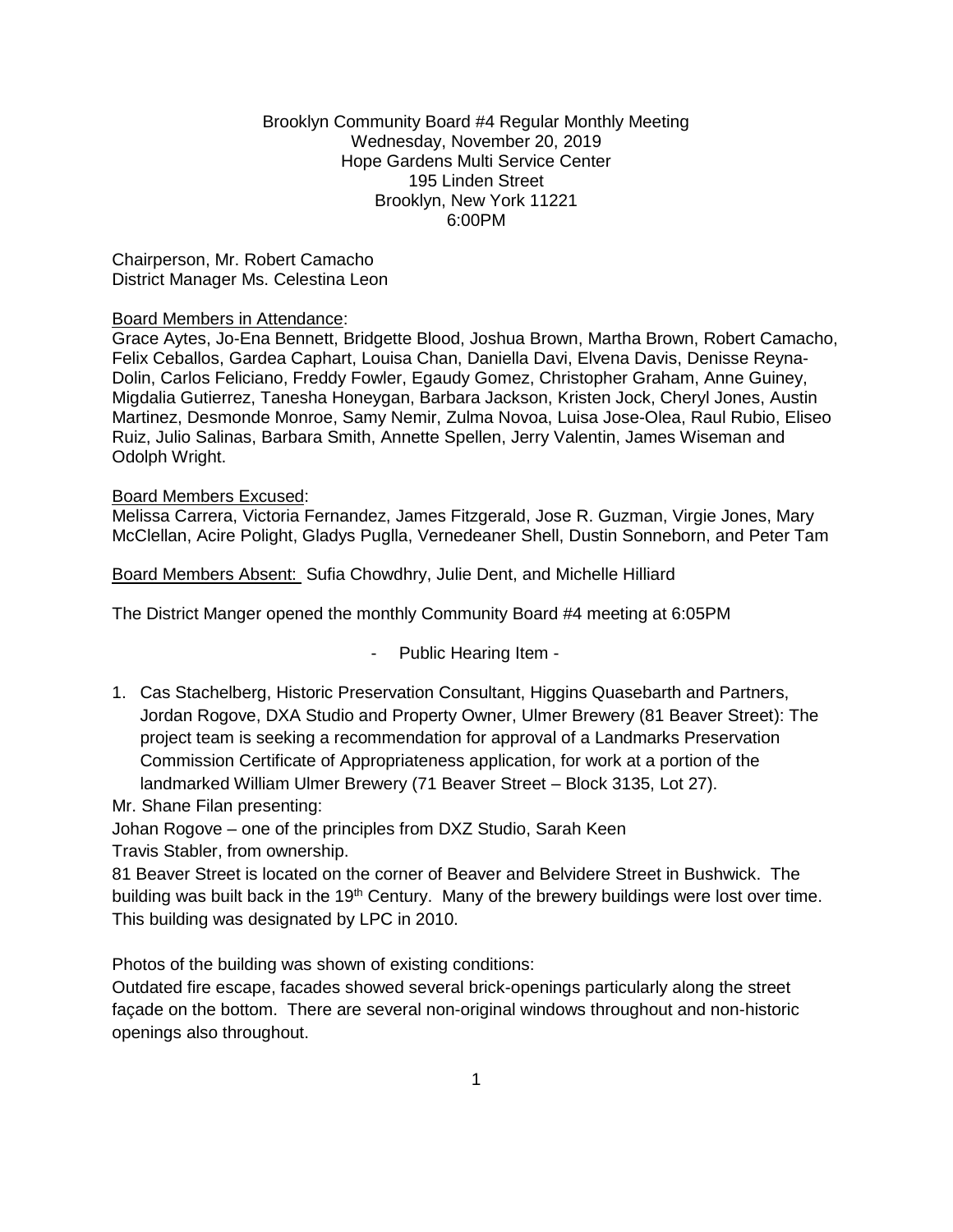Site: William Ulmer Brewery, Individual Landmark, 1 of 3 designated Buildings

- A) Main Brew House and Connected Engine and Machine House, 71-83 Beaver Street (Lot 27) (1872 & 1881) To be renovated
- B) Office, 31 Belvidere Street (Lot 34) (1880) Under separate ownership and not part of scope
- C) Stable and Storage Building, 26-28 Locust Street (Lot 16) (1890) Under separate ownership and not part of scope
- D) 1 Story Building, 38 Locust Street (Lots 20 & 25) (1924) Former courtyard for Brewery Complex but not part of Landmark Site – Under Separate ownership and not part of scope

There is a lot of paint and graffiti existing on the building, that has been built up over time. A 1920 picture of the building was shown. The picture showed the tower and the chimney that existed at the time, and the windows showing all their original arched openings.

The building was sold in the 1920's after it was closed down due to prohibition and then shortly after it was converted to light manufacturing and during this period it then went under significant change.

### Proposed Scope

Mr. Jordan Rogove: Showed pictures of what the building will look like.

Graffiti that has been built up over the years will be gone. They will take all the boarded windows and bring them back to their original historic profile. DXA Studio have been having conversations with both the Landmarks Preservation Commission and the State Historic Preservation Office. In having such it has always been agreed that there are two periods of significance in this building's history, there is the initial construction that happened in 1872 and in 1923 following the prohibition it was changed over to a manufacturing building and that point there were a series of alterations made. Their client is going the extra mile in restoring the building back to its original historic status.

Belvidere Street side: In 1923 there was a conversion, a powerhouse was built along with two garages were added. However, in converting the building now there is an obligation to make the building accessible to both handicap and to provide a series of life safety measures in the code requirements. One of the code requirements is to provide loading docks for future use of the building. The doors will stay as they were, and we are proposing a foldable store front so that the space can be activated. They will also bring back an old painted brewery sign of WmULMER Brewery.

The top of the building there is a small minimally visible penthouse. Working with Landmarks Preservation Commission they are setting the penthouse back so that you will not really seeing it over the primary façade. Mechanical fences will surround the area.

New screened mechanical area, New double hung window, New awning window, New Panel signage, New wall sconce at plasters, New bracket signage, Restored inswing door, lowered sill for new entrance, New Penthouse, New Metal guardrail, New storefronts, New elevator bulkhead and New metal stair access.

Windows will be restored to the 1872 standards. They are proposing stairs with a handicap ramp to connect at the western end of Beaver Street.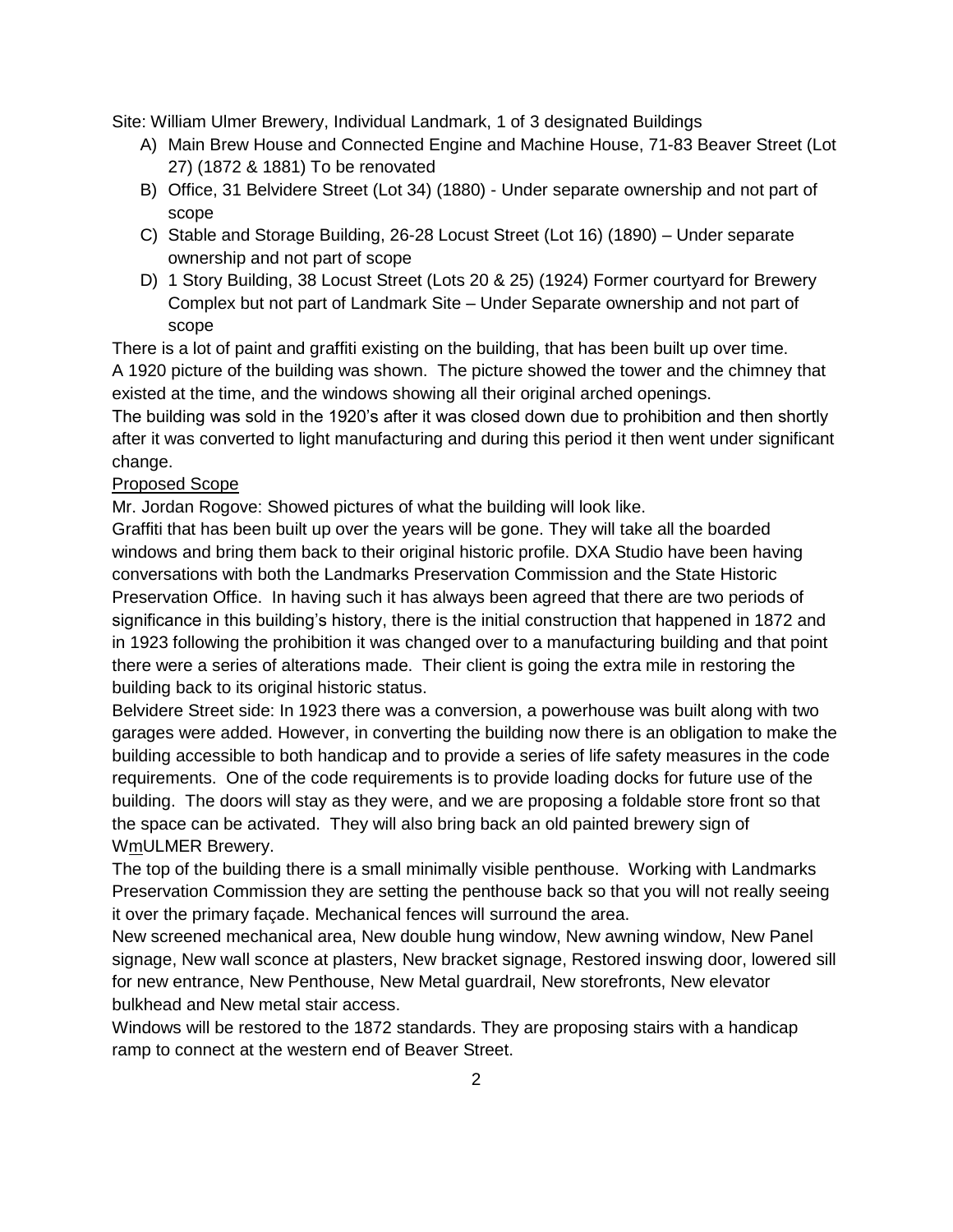The penthouse will be pushed back in order to reduce the amount of sound and visibility.

2. Del Sledge, Community Outreach Coordinator, and Angelina Dreem, Co-founder, POWRPLNT:

POWRPLNT is an artist led Brooklyn-based organization established to provide digital art education, technology access and inspiration for underserved youth, artists and the Brooklyn community. We host classes for teens and adults on professional creative software with the goal of increasing diversity in the worlds of art and technology. We support the ideals and creativity and inspire the next generation of innovators.

Additionally, POWRPLNY has a plant-filled community space open to the public with access to computers, free WiFi and co-working resources. Our model of a community driven open access educational space addresses the digital divide by providing equal access to technology and digital skills.

Community Lab Hours: Tuesday, Wednesday & Thursday: 3:00pm-6:00pm Saturday: 1:00pm to 3:00pm

Access to Co-working Space, Digital Arts Workshops, Print & Scan Documents, Software (Adobe Suite, Microsoft Office, Ableton Live), Job search information, students can complete homework & assignments.

- All digital Arts Workshops are free to teens /donation based for adults
- POWRPLNT space is available for rental (event, gatherings, pop-ups, and meetings)
- The computer lab is available to everyone

For more information contact, [hello@powrplnt.org](mailto:hello@powrplnt.org) 562 Evergreen Avenue, Brooklyn, NY 11221, 347-927-8661

Website: [www.POWRPLNT.org](http://www.powrplnt.org/) 

The District Manager, Ms. Celestina Leon called the first roll call:

**First Roll Call:**  $-33$  members present this does constitute a quorum.

The acceptance of the agenda was made by Ms. Elvena Davis and second by Mr. James Wiseman. All board members present were in favor. Motion moved.

The acceptance of last month's minutes was made by Ms. Barbara Jackson and second by Mr. Freddy Fowler. All members present were in favor. Motion moved.

# **Chairperson's Report:**

Welcome to the November 20, 2019 meeting. Mr. Camacho thanked the everyone for attending the meeting and he thanked the board members for having a quorum.

Chairperson Camacho attended several meetings since the last full board meeting.

Thursday, October 17 – Staff meeting with the staff at Community Board 4, attended a fundraiser for Community Resist at from 6-10pm.

Monday, October 21 – attended along with the District Manager a meeting at 3pm with both council person regarding the BCP (Bushwick Community Plan).

Attended the YEC meeting at 6pm and at 7pm attended the EPTS Committee meeting both meetings held at the Community Board's Office.

Tuesday, October 22 – attended a youth summit at the Public library at 3pm.; Meeting with Scott Short from Riseboro at 6pm, regarding some of the complaints we have been receiving about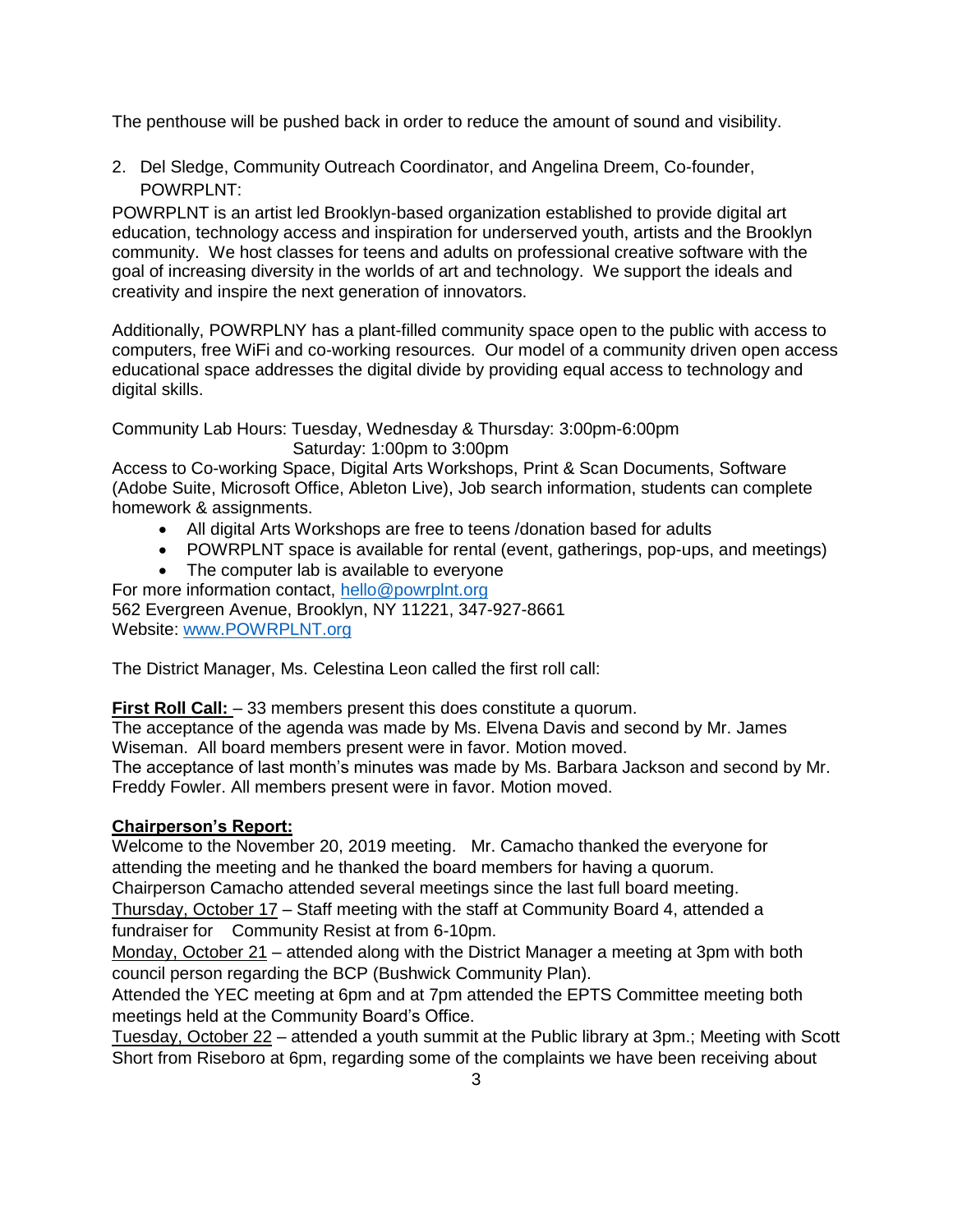some of his buildings. At 6:30pm attended a meeting at 55 Goodwin Place, Neighborhood Advisory Board.

Wednesday, October 23 – 1424 Gates Avenue, at 6pm attended a tenant forum with Assemblywoman Maritza Davila.

Thursday, October 24 – attended PLC Committee (Permits & Licenses) meeting.

Wednesday, November 6 - attended the Executive Committee Meeting

Wednesday, November 13 – attended a press conference on Wyckoff Avenue at 11:30am, regarding some Latinos getting arrested for selling churros at the Broadway Junction train station.

We will get the EDC (Economic Development Committee) to find out about what is happening with the building on Myrtle and Gates Avenues. The building is empty, we need to find out why that is and why more businesses are not coming in here.

Thursday, November 14 – attended the PRC (Parks and Recreation Committee) meeting at 6pm.

Attended Council member Reynoso's Participatory Budgeting Assembly at IS 383, 1300 Greene Avenue, 6pm to 8pm. Attended the NCO Sector D meeting starting at 6:30 to 8pm, 411 Troutman Street.

Saturday, November 16 – CB4 hosted the Bushwick Planning Forum, 11am -1pm., 422 Central Avenue.

Monday, November 18 – UNO Town Hall, United Revival Mennonite Church, 390 Melrose Street, 6pm to 8pm. The meeting was regarding tenants' rights.

Tuesday, November 19 – Bushwick Community Partnership, DeKalb Public Library, 10am – 12pm.

83rd Precinct Community Council Meeting, 6:30pm

Wednesday, November 20 – Clergy Council Meeting, 10am – 12pm.

The Elected Officials and / or their representatives that was present at the meeting.

- 1) Jonathan Pomboza, Representing Brooklyn District Attorney, Eric Gonzalez, 350 Jay Street, Brooklyn, NY 11201. Action Center: 718-250-2340. Mr. Pomboza's #: 718-250-2817
- 2) Ramon Pebenito, Representing Senator Julia Salazar, office at present is at the Bushwick Public Library. New office will be opening on December 2, 212 Bushwick Avenue
- 3) Paula Melendez, Representing Assemblywoman Maritza Davila, 249 Wilson Avenue, Brooklyn, NY 11237, 718-443-1205
- 4) Julio Salazar, Representing Congressmember Nydia Velazquez, 266 Broadway, Brooklyn, NY 11211, 718-599-3658
- 5) Marcus Harris, Representing Brooklyn Borough President Eric Adams, 209 Joralemon Street, Brooklyn, NY 11201, 718-802-3700 or directly at 718-802-3909
- 6) Karen Cherry Representing 54<sup>th</sup> Assembly District, Assembly Member Erik Martin Dilan, 718-386-4576, 366 Cornelia Street Brooklyn, NY 11237
- 7) Fatima Elmansy, Representing Councilmember Antonio Reynoso, 34th Council District, 244 Union Avenue, Brooklyn, NY 11211, 718-963-3141
- 8) Darma Diaz, Female District Leader, Cell # 646-303-9934

# Federal, State or City Agencies

- 1) Ben Colombo, Department of Buildings, 210 Joralemon Street, Brooklyn, NY 11201, 8<sup>th</sup> Floor. 718-802-3726
- 2) Ian Hanson, NYC Census 2020, 347-320-4066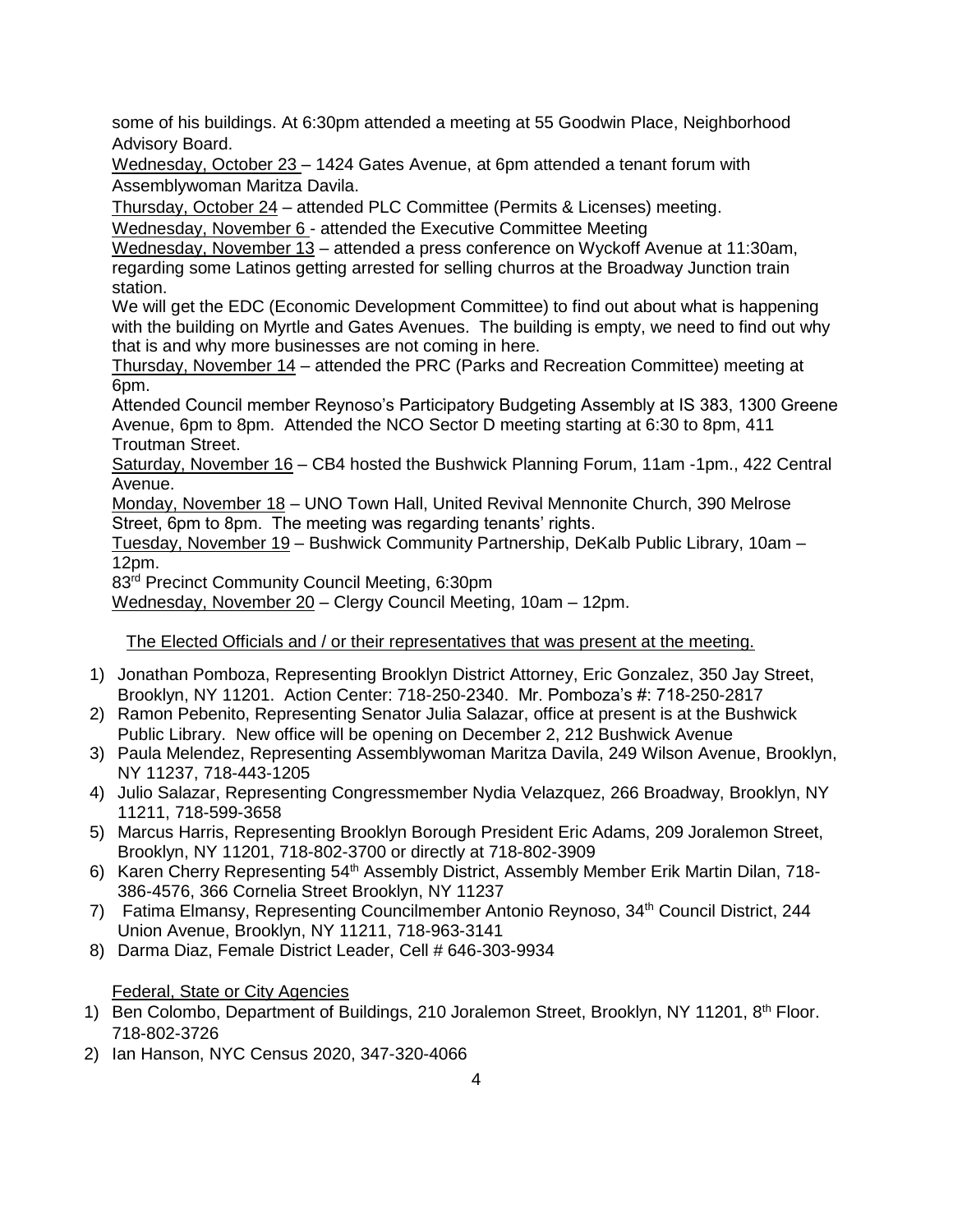3) Family Freedom Alliance, 718-635-1182

## **83rd Precinct**

Sergeant Anna Serrano, in charge of the NCO program: Holidays are coming up. During the holiday's packages tend to disappear and apartments tend to be broken into when you are at work.

When you shop online make sure that you are home when your packages are going to be delivered or you notify FED-EX, USPS or UPS as to where they can deliver your package, whether it is inside your lobby or to a neighbor's apartment.

Christmas trees signals to onlookers that there will be presents inside your home. Try not to advertise what you might have in your home.

Inside your vehicles please do not leave visible, money, bags or packages. Put them in the truck of your car.

Mr. Joshua Brown: Can you tell us about the shooting that occurred on Eldert Street and Wilson Avenue? Can you tell us if the suspect was apprehended and I believe someone died?

Sergeant Serrano: This matter is still under investigation and currently we are close to having a suspect. No one has been apprehended at this moment.

Is this something that was gang related, is this something that is going to continue to happen or retaliation for? No.

Crimes that we are having in Bushwick are not as high as they were last month. We are not high in Grand Larceny, etc. We are high in assaults; however, these assaults are domestic.

CB4 Parks and Recreation Committee chair member Ms. Annette Spellen: Thank you for putting lights at Halsey Street and Wilson Avenue, and for having a police unit go around the park in order to make sure that those persons that should not be there in the park are not there. Thank you for that and please let everyone know at the 83<sup>rd</sup> that we thank them.

Sergeant Serrano: If there are any problems or concerns please feel free to contact her. She left her business cards with her contact information available for persons to take. She stated that if she does not answer when you call, she will get back in contact with you if you please leave a message.

# **District Manager's Report**:

The District Manager, Ms. Celestina Leon: Happy belated veterans' day and she thanked all the service members living in Bushwick.

As this year head towards it's end, the districts office has been consistently busy responding to district issues, handling administrative tasks and addressing sensitive project issues such as the recent expansion of Citi Bike and the ongoing planning process.

It is evident each passing day that Bushwick continues to experience unprecedented change that affects everyone and certainly our most vulnerable neighbors. At a planning forum this past weekend we heard from community leaders, stakeholders and residents about what Bushwick means to them. It means resiliency, opportunity, home, culture, community, etc. It remains important to hear and support one another as the change in Bushwick and in the city at large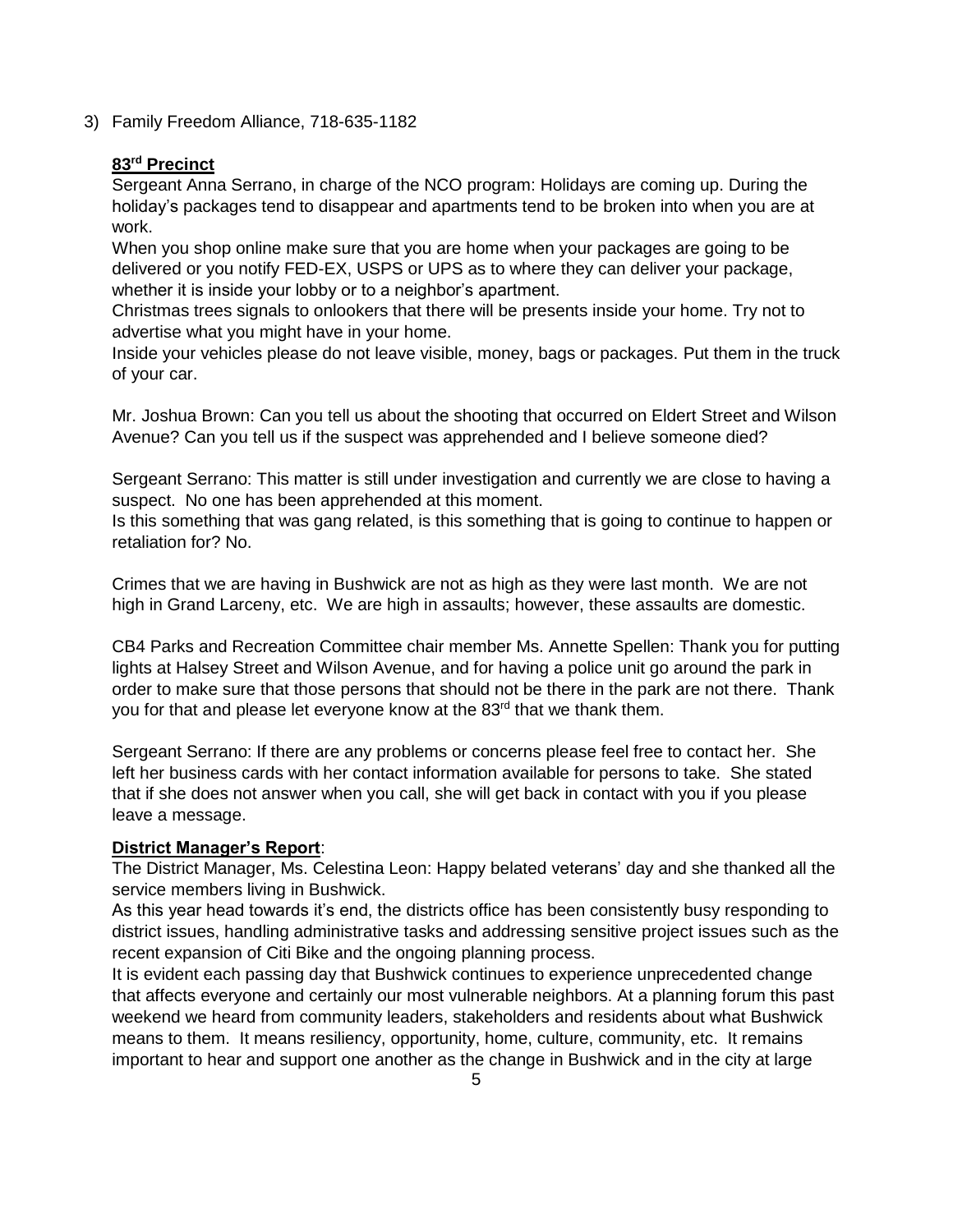persists. Community leaders, past, present and future despite their differences speak of the dedication of those that choose and are often forced by circumstance to become more involved in the neighborhood. And even if we disagree it is about how we move forward together as one community.

It is not easy to find the time, to make sense of injustice, to choose to seek the truth instead of becoming more isolated or allowing rumors to distract us from what is most important, which is advocating for the greatest needs of Bushwick.

Some of Meetings that the District Manager attended:

Thursday, October 24 – Bushwick Community Partnership Governance Meeting: Met with leaders from the Coalition of Hispanic Family Services and other providers for a debrief on the Youth World Café event and to discuss next steps for their strategic planning process. The meeting was well attended.

NYC Department of Social Services, Ribbon Cutting Ceremony, 95 Evergreen Avenue: attended with Mr. Camacho as we joined DSS Commissioner Steven Banks, CM Antonio Reynoso and other local leaders for the ribbon cutting and for a tour of the new facility. Monday, October 28 & Tuesday October 29 - NYC Technology Forum at the New York Marriott, downtown Brooklyn near the Brooklyn Bridge. Attended two workshops and met with various officials and tech-related contacts during this year's forum.

Wednesday, October 30 – Phone call with Connor Luni and Georgia Richter from Salesforce. I was able to see a preview of a potential CRM software for the community boards. The office continues to explore all opportunities to ensure we have the technology needed I to better serve the neighborhood.

Friday, November 15 – Call with Diego Robayo from the Historic Districts Council. We spoke briefly about historic preservation goals in Bushwick. I recommended that he connect with the historic preservation working group that branched off the Bushwick Community Plan process, as well as re-engage with the board's Housing and Land Use Committee.

Saturday, November 16 - Bushwick Planning Forum – The board's office coordinated the forum for board members and Bushwick Community Plan Steering Committee members with a purpose and goal in mind: team/community building and an overview of technical zoning information. No new information was shared, and no decisions were made. The future of Bushwick remains to be decided by all who live, work, or otherwise have vested interest in the neighborhood.

Chairperson, Camacho: Ms. Celeste Leon works for the Community Board. She does not work for any other organizations. She does not work for the CBO's, the BCP's, WABC, the NBA, or any other organization other than the Community Board. She represents the board. Anyone that would like to meet with her, she will let me know and then it will go through the committee, depending on what it is that you want. There will be no closed doors meetings and then you come back saying that she said something. Celeste cannot vote, she is an employee. Come to the Community Board, the board makes the decisions.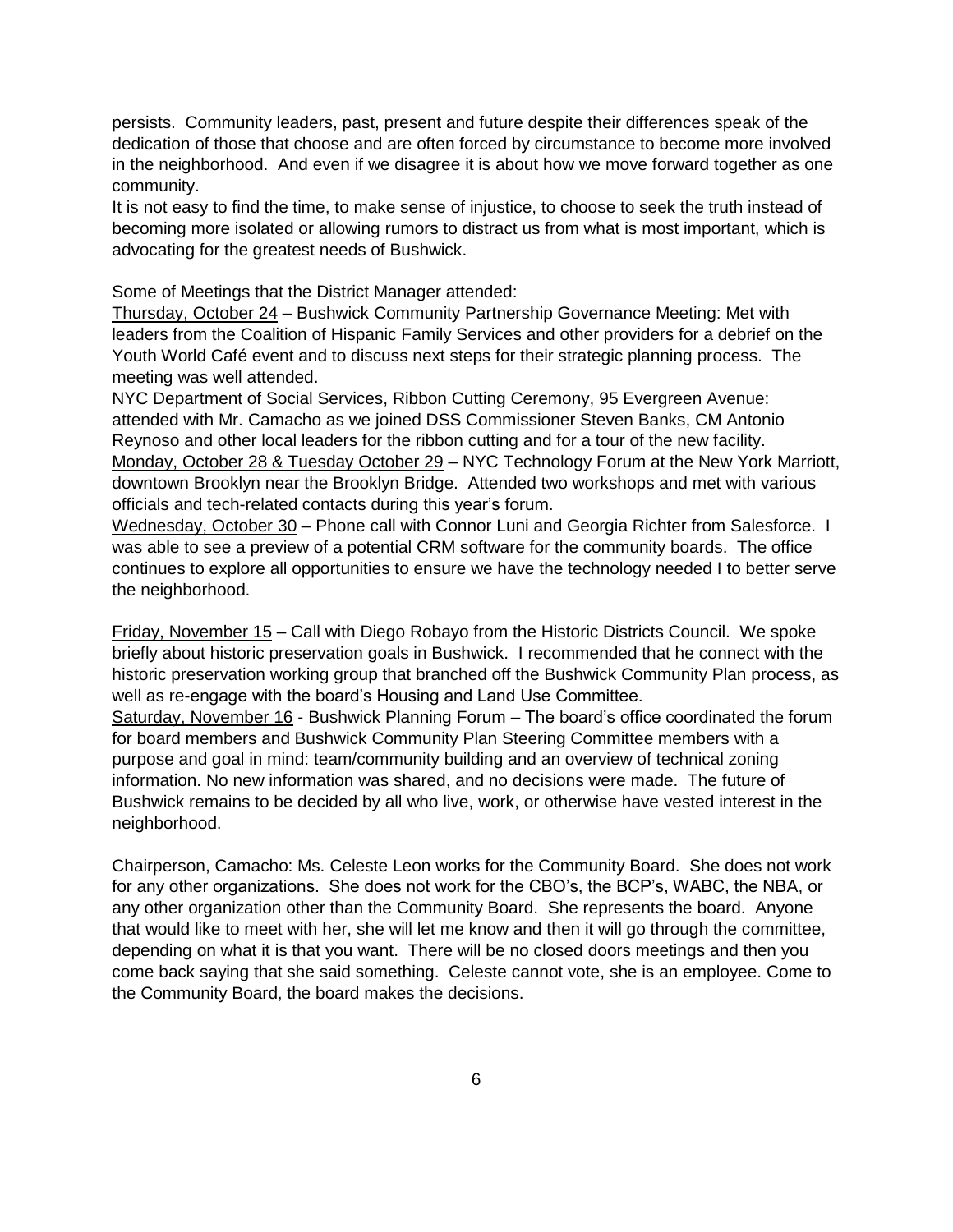District Manager Leon:

Sunday, November 17 – Bushwick Wellness Fair at St. Martin of Tours Church: The board's office was invited to table by the Churches United for Fair Housing, the event's host. As a result of the board is currently exploring options for translating the monthly newsletter and translation services for the full board meeting.

Monday, November 18 – Attended a PASSPort Training at 2 Lafayette Street: attended a mandatory training in preparation for the implementation of PASSPort, an online portal designed for agencies to process requirement contracts.

(Sharon Fludd also attended this meeting on November  $8<sup>th</sup>$ .)

In addition to all the related district related business that cover this office must follow administrative protocol and often that means that we must attend training in terms of managing the office. They are making a lot of changes within the city, which takes time to implement, especially when you have a same office.

Tuesday, November 19 – DCP Community Board Leadership Forum: Joined fellow colleagues and board members fir several informational presentations on recent studies and tools created by the Department of City Planning. One of those tools included the Zoning Application Portal (ZAP) designed to provide a digital guide to land use application citywide. They hope to launch that in early December.

USPS Customer Advisory Council Meeting was attended by Sharon Fludd, Community Board 4's Principle Administration Associate.

Community Education Council 32 meeting, Thursday, November 21, 2019, 6PM, P.S. 376 Auditorium- 194 Harman Street, Brooklyn, NY 11237. Guest School: PS 86

American Red Cross – Greater New York

Volunteer Position available as a Community Relations Ambassador

Location: New York City Charter

Purpose of this position is to serve as a Red Cross Ambassador promoting the programs, services and activities provided to communities within the Greater New York Region. If any board member is interested please let the District manager know.

IS 291 PTA & Beacon Invite you to their Community Thanksgiving Dinner. Friday, November 22, 2019, from 5-7pm. 231 Palmetto Street.

SLT Training: Thursday, December 5, 2019, 6-8pm, I.S. 383, 1300 Greene Avenue, Brooklyn, NY 11237.

Roles and responsibilities of SLT members. Decision made during SLT meetings. How to align a school budget with its CEP.

Congresswoman Nydia M. Velazquez along with the Community Education Council (CEC) 32: Census 2020 Job Fair. December 6<sup>th</sup>, 4-7pm, 1300 Greene Avenue, Brooklyn, NY For more information, please call Julio Salazar at 718-599-3658 PT & FT positions, excellent pay up to \$25 per hour.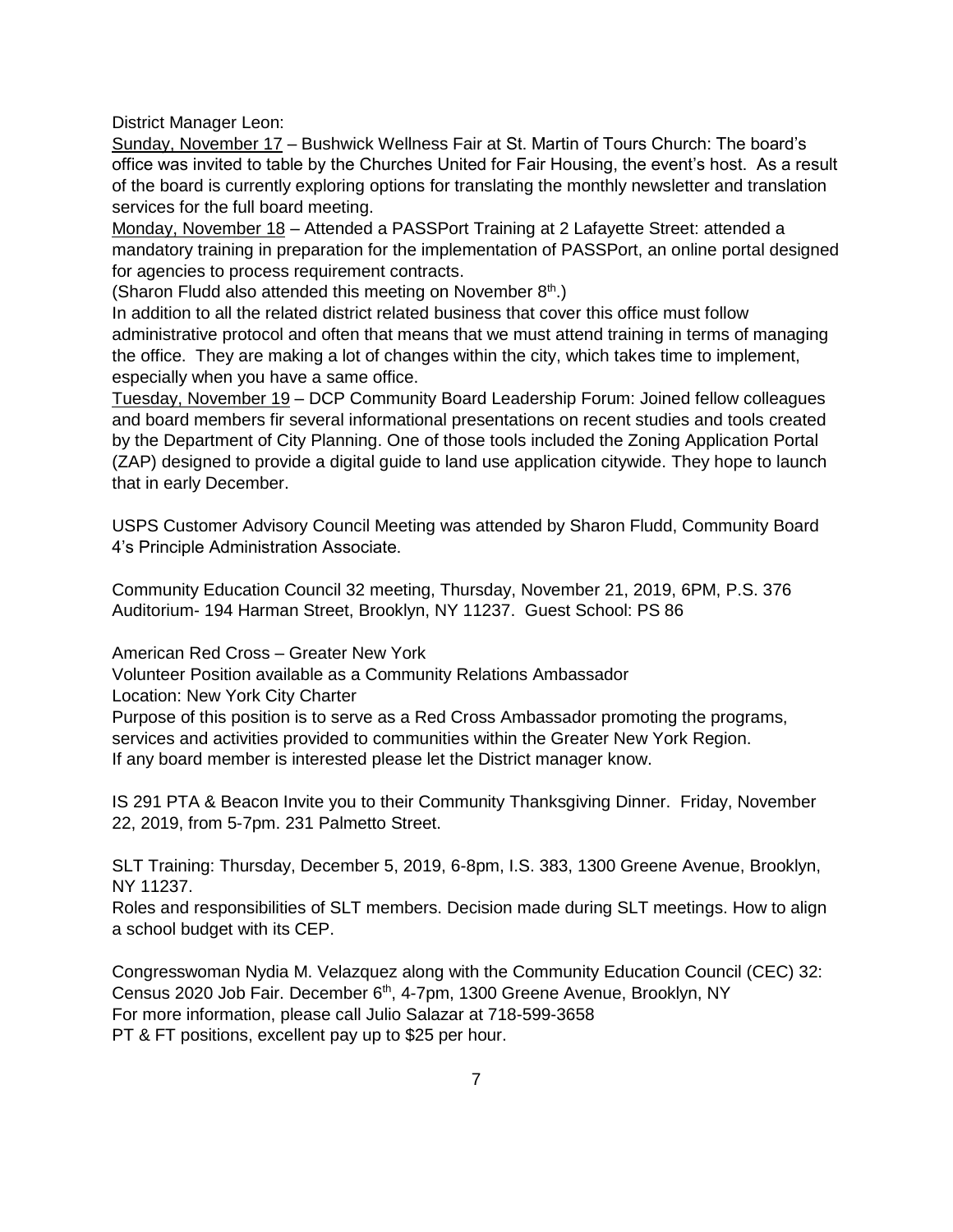Sanitation – Snow Removal: Your Responsibilities:

Prepare by getting the necessary equipment, including a good snow shovel and ice melt or material to help with traction.

If snow stops falling between:

- 7:00am and 4:59pm You must clear within four hours
- 5:00pm and 8:59pm You must clear within 14 hours
- 9:00pm and 6:59pm You must clear by 11:00am the next day

For Example: If the snow stops falling at 7:00pm, the owner, lessee, tenant, occupant or other person in charge of any lot or building has until 9:00am the following morning to clear the snow.

Family Services Network of New York (FSNNY) December 10-18, 2019, 10am to 12pm,

Tuesdays thru Thursdays. Health Relationships Workshop

Registration: 1420 Bushwick Avenue, Brooklyn, NY 11207-1422.

Contact: Ms. Romayne Joseph, HIV Prevention Education & Outreach Coordinator. 718-455- 6010 ext. 6128 or email: [RJoseph@FSNNY.org](mailto:RJoseph@FSNNY.org)

## MTA- New York City Transit

MTA would like to inform you that MTA New York City Transit is planning to revise evening schedules on the M line to accommodate the installation of Communication – Based Train Control (CBTC) and other construction and maintenance work along the Queens Boulevard line. The proposing changes will take effect Spring 2020, after the completion of the L Project.

## **Committee Reports:**

**Economic Development Committee (EDC),** Committee Chairperson Mr. Desmonde Monroe Meeting: Thursday, November 14, 2019

Location: 1420 Bushwick Avenue, Suite 370, Brooklyn, NY 11207-1422

Board Members in Attendance: Desmonde Monroe, EDC Committee Chairperson; Gardea Caphart, and Anne Guiney

Others in Attendance: Willie Morales, Community Board 4 Community Associate; Ramon Pedenito, Community Affairs Liaison, Office of Senator Julia Salazar

Board Member not in Attendance: Michelle Hilliard, Samy Nemir, Julio Salinas and Odolph Wright Meeting was called to order by the EDC Committee Chairperson, Mr. Desmonde Monroe at 7:13PM

Ramone Pimento,: Presentation on the tools for consumer Debt Relief was made to those in attendance of his proposal to speak before the entire board about your money and debts in January 2020.

Those who have a ton of debt usually you feel ashamed, he stated, and they don't want to talk about it.

He would like to discuss the steps to resolve debts problems. He believes that many in the community are indebted and many have limited education and different access to resources. He would like to make sure that no matter how much money a person may make, that they know that they can see a lawyer and know that there are certain tactics that predatory debt collectors use against them in their collection of a bill.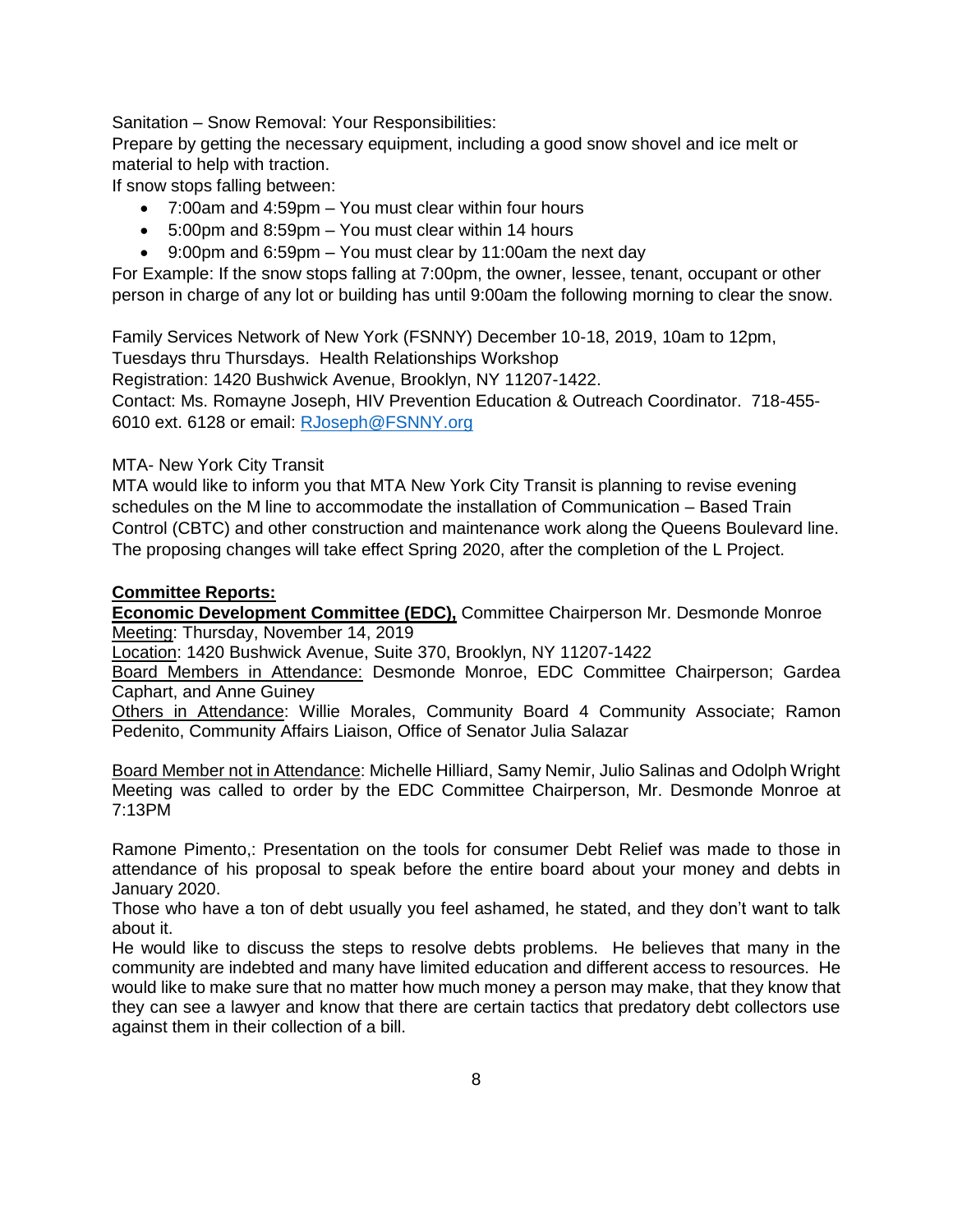For example, most people do not know that if a debt collector calls you one day, they cannot call you the next day. There is a waiting legal period. Mr. Penenito would like to set up a workshop in January. Facts sheets will be available in different languages, with the addresses of different financial aid attorneys, so that a specialist can meet with you.

### Old Business:

Commercial Corridor Survey(s) – Tabled for the next EDC committee meeting.

New Business: Anne Guiney spoke about the information she attained from the Brooklyn Borough Meeting about a public bank for New York City. She also invited people from the New Economy Project to come to a future committee meeting.

Committee Recommendation: The committee didn't have a quorum.

Mr. Ramon Pebenito, Community Affairs Liaison, Office of Senator Julia Salazar came with the hope of being approved to come to the December or January Community Board 4 Monthly Meeting. He would like to appear before the full board at the Public Hearing.

Desmonde Monroe motioned to tell the District Manager, Ms. Celeste Leon about putting Ramon Pebenito on the agenda to come and present to the full board about consumer debt relief**.** The motion was second by Anne Guiney.

Motion to adjourn meeting was made by Desmonde Monroe and second by Gardea Caphart. Meeting Adjourned: 7:46 P.M.

# **Environmental, Protection, Transportation & Sanitation Committee Meeting (EPTS)**,

Committee Chairperson, Mr. Raul Rubio

Meeting: Monday, October 21, 2019, 7:00PM

Location: Community Board #4, 1420 Bushwick Avenue, Suite 370, Brooklyn, NY 11207-1422 Members in Attendance: Mr. Jose Guzman and Mr. Dustin Sonneborn Members not in Attendance: Mr. Raul Rubio and Ms. Martha Brown

1) John White, Community Affairs Manager, Revel – presented an update/overview of Revel, a Brooklyn-based company that has brought shared electric Mopeds to New York, including Bushwick. Revel started in 2018 in Bushwick and Williamsburg.

Mr. John White – Revel Mopeds is an all-electric moped ridershare built to make getting around fast, affordable and fun.

The Concept: How Revel works

- Sign up! You will need a driver's license and a picture of yourself if signing up via app. You must be 21 years of age or over.
- Locate nearest Revel
- Reserve and ride wherever you need to go!

# Response has been incredible

With support from local leaders, Revel has expanded their fleet of 68 vehicles in three neighborhoods to a fleet of 1,000 across approximately 20 communities in June of 2019. In just the first month, tens of thousands of new users signed up, with vehicles averaging 7 plus trips per day.

# Revel is all about access

Transportation is a public good and Revel want to make sure cost is not a barrier to using them. That is why they launched an Equitable Access Program in June, which offers riders on public assistance with a 40% discount off standard pricing.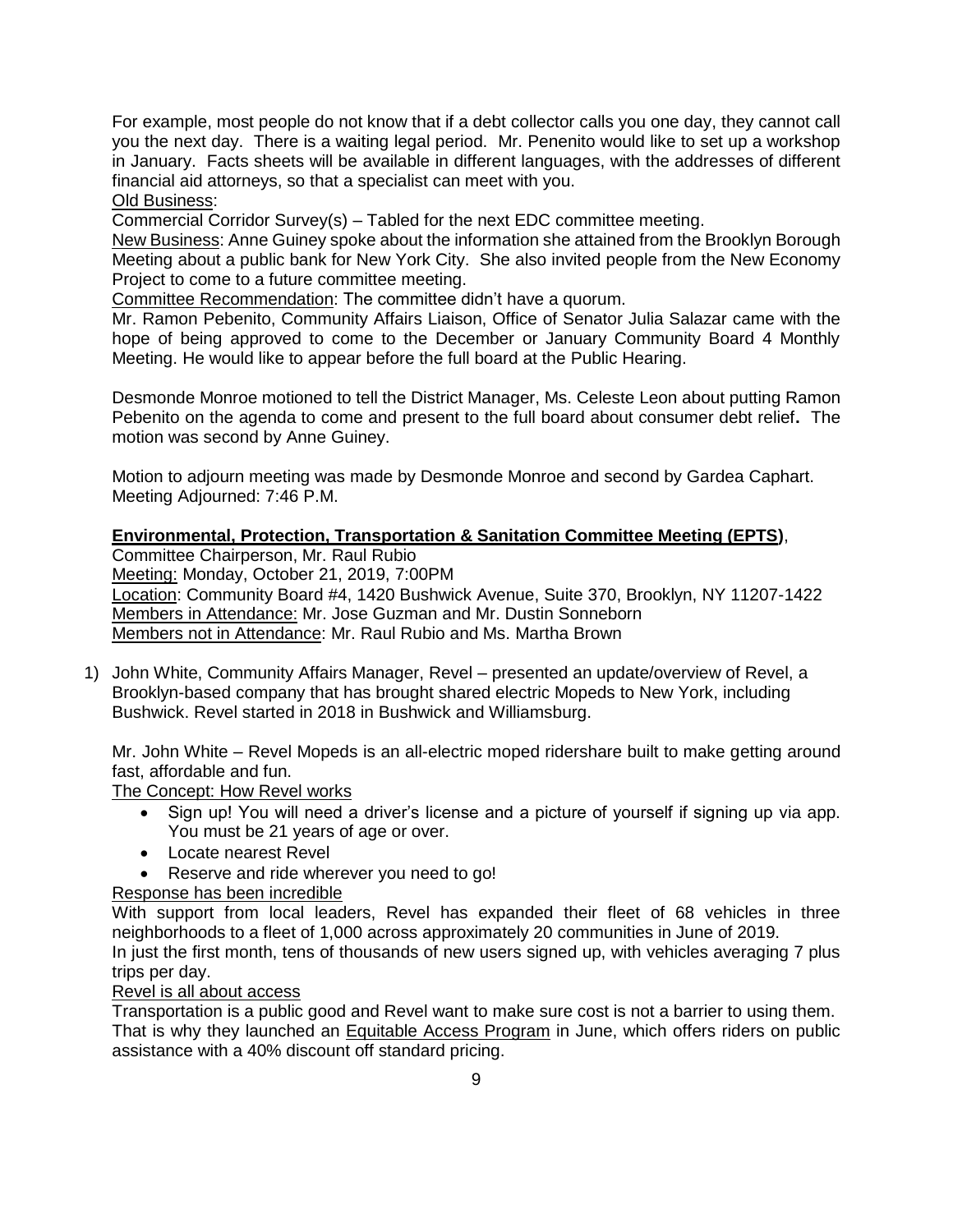Almost 5% of Revel riders are signed up for the Access Program to date.

Revel cost \$1.00 – per person to unlock; \$.25 a minute to ride and \$.10 a minute to pause your ride.

Revel is a local employer:

Revel offers benefits & on-the-job training in Electric Vehicle technology and they pay well above NYS mandatory minimum wage for hourly employees.

Revel is a company that cares about safety:

- $\checkmark$  Two helmets are provided with each Revel and are mandatory
- $\checkmark$  Revel offer lessons 7 days a week at their Gowanus Headquarters
- $\checkmark$  Revel offer lessons in communities around Brooklyn and Queens on the weekends

Revel: Responsible and Responsive

As motor vehicles, Revel travel with traffic.

- $\checkmark$  Speed is throttled at 30mph
- $\checkmark$  Revel screen every user. Must be 21+, have a valid driver's license and a clean driving history
- $\checkmark$  Revel fine and /or suspend users who violate their rules (like riding without a helmet, in the park or on a sidewalk).
- $\checkmark$  Revel provide the maximum 3<sup>rd</sup> Party Liability insurance permitted by NYS Board of Insurance.
- $\checkmark$  Revel can be parked on the street in any legal parking space.
- $\checkmark$  You must end your ride within the designated service area outlined in the app.

Revel since their opening has had over 800,000 riders. 99.9% end without a problem. No fatalities. There were some fender benders.

For more information you can call or email Revel anytime with questions, concern or if you would like to take a test ride!

Website: [www.GoRevel.com/New-York](http://www.gorevel.com/New-York) 

Customer Support number: 1-855-690-9180

Customer Support Email: [Support@gorevel.com](mailto:Support@gorevel.com)

Lauren Vriens, General Manager, NYC, [lauren.vriens@gorevel.com](mailto:lauren.vriens@gorevel.com) 

For a complete copy of the EPTS meeting report please contact the Community Board's office at [BK04@cb.nyc.gov](mailto:BK04@cb.nyc.gov)

### Old Business:

Ms. Leon: Pending Study request from a consultant named Mr. Ron Roth.

Since there was not a quorum going forward, this information will be shared with the HLU committee, stated Ms. Leon.

Mr. Camacho would like to have a coat drive so that they came help give to shelters in the neighborhood.

### New Business:

Mr. Dustin Sonneborn would like to see data on what the M train ridership has been? He would like to see the M train as a full line on the weekends. The M train should not be a shuttle train at nighttime when so many people are riding it.

The M train should go the full distance to 96 Street and not end at Essex Street/Delancey Street. Regarding alternate street parking, Mr. Sonneborn would like to see a data case on why some streets have alternate side street parking 4 days a week other have 2, or less.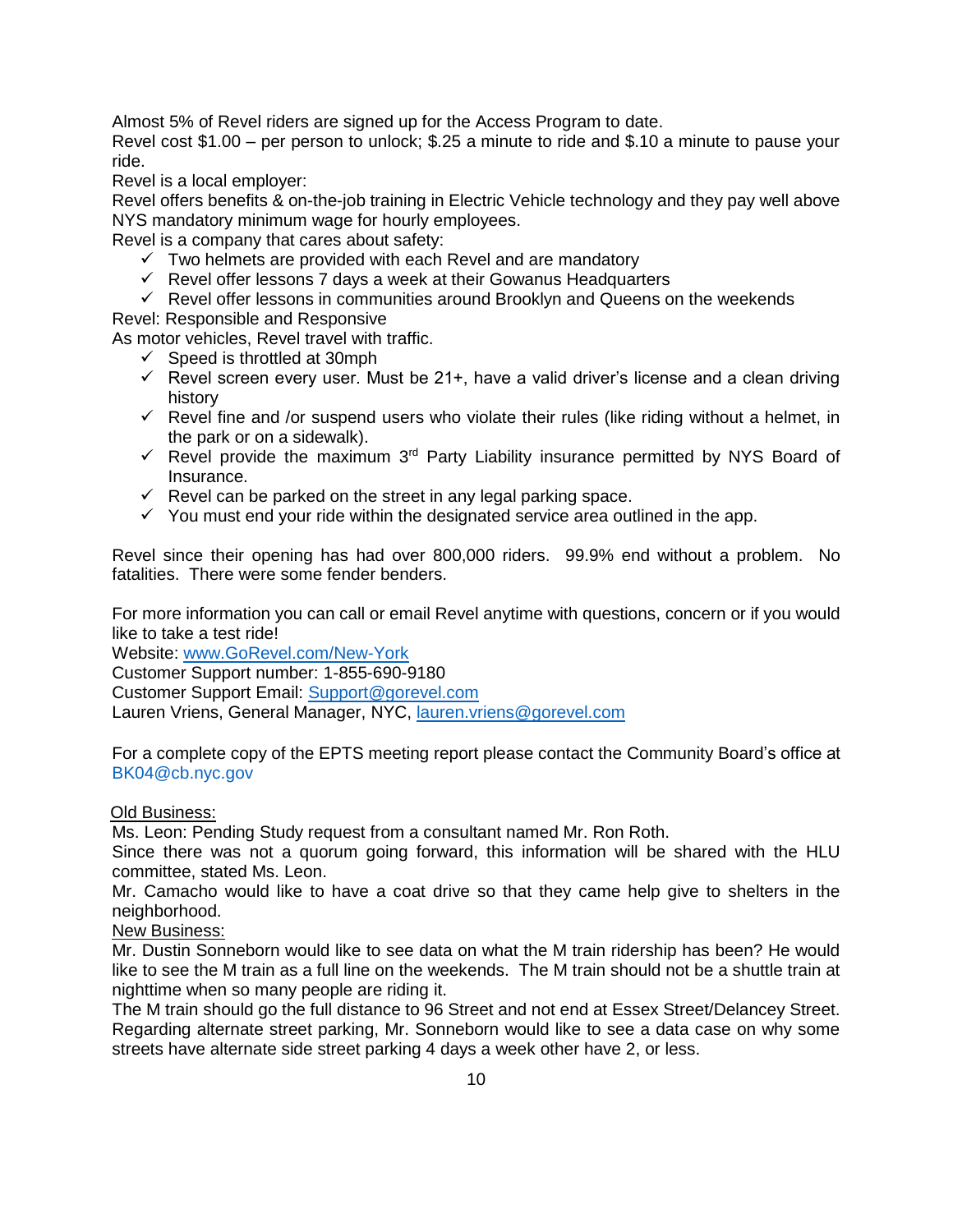Ms. Leon stated that they spoke to the superintendent recently and he mentioned that he would be willing to support potentially a pilot program to reduce alternate side parking IF people would guarantee that they would clean 18 inches into the street.

Ms. Janice Biggs: Lives on Linden between Broadway and Bushwick Avenue. Ms. Biggs concern/complaint is that trucks travel down her block between the hours of 9am to 10:30am almost every day. She would like to request that trucks not be allowed to do so.

District Manager, Ms. Leon: Trucks can travel down residential blocks only if they are making a delivery.

Mr. Camacho suggested that Ms. Biggs call 311, take a picture and send it to Celeste with the complaint number and she will follow up.

Mr. Guzman suggested that Ms. Biggs attend an NCO meeting, give them the location and time and they will follow-up

Ms. Biggs was also concerned about the community garden on Broadway and Linden Street. There is a lot of garbage there and she would like to know who is getting the tickets for not keeping it clean.

Ms. Leon will let sanitation know that the area needs to be maintained better. She will also check to see if the Dept. of Buildings have any permits that are active or pending, and she will also reach out to whoever they have on file as their representative

A Bushwick resident, Mr. Taj Ali would like Broadway to be clean like Knickerbocker Avenue.

District Manager, Ms. Leon mentioned that more people will need to be involved.

Mr. Camacho: We are still pushing to have more lighting on Broadway. In our budget we have put in a lot of request for Broadway to have more lights, ever since 1977.

The EPTS Committee did not have a quorum. Meeting adjourned: 7:56PM

**Housing and Land Use (HLU),** Committee Chairperson, Ms. Martha Brown

Meeting: Tuesday, October 29, 2019, 1420 Bushwick Avenue, Suite 370, Brooklyn, NY 11207- 1422

Members in Attendance: Joshua Brown, Anne Guiney, Brigette Blood, Felix Ceballos, Louisa Chan, Freddy Fowler, Jose R. Guzman, Kristen Jock, Desmonde Monroe and James Wiseman. Others in Attendance: Celestina Leon, Community Board 4 District Manager; Greg Louis, Communities Resist; Sarah Keane, Jordon Rogove and Shane Phelan, DXA Studio; Robert Dorster, Surtsey Realty, Co.; Travis Stabler, Rivington Co.; and Edwin Delgado and Tyler Fisher, Bushwick Residents.

Members Excused: Robert Camacho, Community Board 4 Chairperson; and Martha Brown, HLU Committee Chairperson.

Members not in Attendance: Michelle Hilliard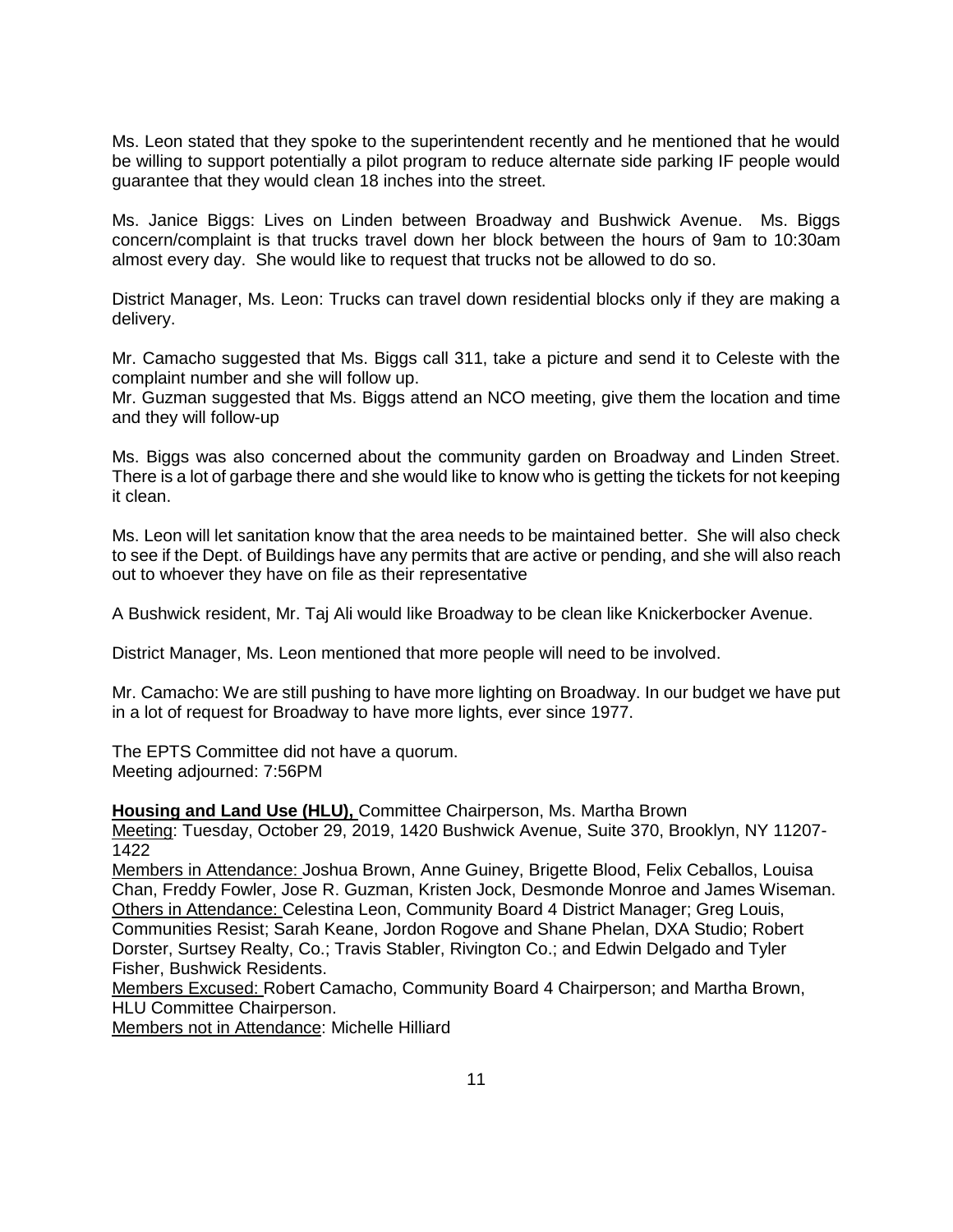Item Discussed:

Ulmer Brewery (81 Beaver Street) Landmarks Preservation Commission Application Mr. Joshua Brown:

They are requesting a letter of support for their preservation status. The committee essentially agreed, however with a few stipulations.

They have the right to do as they please and we appreciate them coming before the committee and the board. They are committed to be a community partner and we hope that they follow through.

## Old Business -

## 1601 Dekalb Avenue Update

A totally affordable site in Bushwick. RiseBorough sent a representative who did not have too much information. Hopefully they will come to our next HLU committee meeting with a further detailed report.

## CB4 Responsible Development Policy Update

CB4 hope that any developer moving forward here in Bushwick will be a responsible community development partner. We are still working on a framework for a plan as well as for expert councils so that we can move forward with our rezoning and things that will impact Bushwick. New Business -

Deed Fraud is a serious business in Bushwick. Homeowners are being robbed of the property. November 21, 2019 there will be a Homeowner Deed Fraud Workshop from 6:30pm to 8:00pm. Location: Brooklyn Commons  $-7$  Marcus Garvey Boulevard,  $4<sup>th</sup>$  Floor.

District Manager Ms. Leon, there is no guarantee that Bushwick rezoning is going to move forward, she has yet to hear back from City Planning since the public scoping meeting on June 27, 2019. That is a conversation that both of our councilmembers must have with City Planning in order for us to get a better since of what's going to happen and so what is really important I think the point of the forum that we had on the  $16<sup>th</sup>$  of November for our board members and for the steering committee members was for us to be prepared regardless because whether or not City Planning chooses to support Bushwick during a time of extreme change or not we have to be prepared to plan and that is the reality that we are facing right now. We have this conversation moving forward.

Mr. Joshua Brown: When it comes to rezoning, we need expert counseling. The New York City clearly has an interest and Bushwick has an interest, so our approach is key on how we affect the rezoning. We all have the same common interest of preserving Bushwick and keeping housing affordable, but we must understand the reality of where we live. New York City is a place that is focused on generating revenue. So, keep in mind that our approach is the key, because if we show up and say no, we will get nothing. If we show up and say yes and be very specific, we can have a larger hand in the process. This is an emotional process so we must be careful of our language.

**Parks and Recreation Committee (PRC)**, Committee Chairperson, Ms. Annette Spellen Meeting: Thursday, November 14, 2019, 6pm Location: 1420 Bushwick Avenue, Suite 370, Brooklyn, NY 11207-1422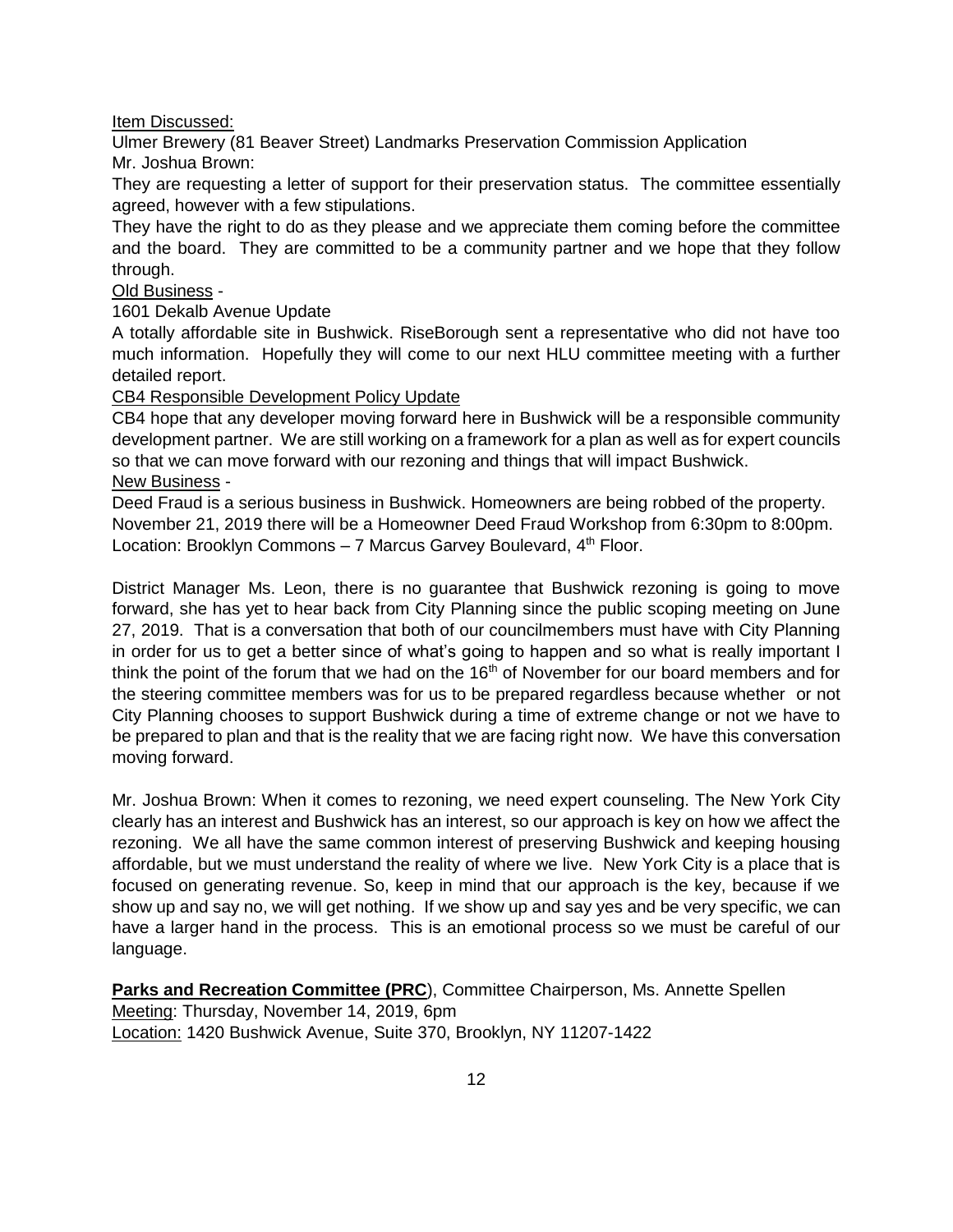Members in Attendance: Ms. Annette Spellen, Ms. Barbara Jackson and Ms. Denisse Reyna-**Dolin** 

Others in Attendance: Robert Camacho – CB4 Chairperson, Celestina Leon – CB4 District Manager, Willie Morales – CB4 Community Associate, Charlie Reynoso, Debra Rivas, Gary Dearborn, Kevin Duggan, Lucy Robson.

Members not in Attendance**:** Carlos Feliciano

Members Excused**:** Louisa Chan**,** Gladys Puglia

Items Discussed:

Debra Rivas – Handball Court Mural Proposal at the Maria Hernandez Park**.** 

Presented on "Awareness Art" Handball Court Mural at Maria Hernandez Park. Bheardd Media has developed a project to continue the beautification of public space. The proposed mural on the handball court of Maria Hernandez Park would be in collaboration with the Clean Bushwick Initiative. The Clean Bushwick Initiative is a grassroots organization that hosts frequent community cleanups at Maria Hernandez Park and the surrounding areas. With Bushwick quickly increasing in population, there continues to be a massive litter and rodent problem. The mural they propose will send a message regarding the current state of waste, with a catchy, short phrase that sticks.

Ms. Spellen: We have been advised by the Brooklyn Parks Commissioner that they no longer approve new murals on handball court walls. After talking to her the committee has decide to work with her on finding an alternate spot. The committee will put the matter on hold until they could get more information.

There was no quorum at the meeting, the "Awareness Art" project was tabled for another meeting. Also note that they were not on the agenda for this meeting to speak.

#1 –Charlie Reynoso, New York Restoration Project (NYRP) – Presenting an update on the Aberdeen Community Garden redesign project.

- $\circ$  Over the summer organization had three (3) meeting with residents whom make up the "Friends of Rudd Park"
- o Project funded through a state grant
- o Park size is 50 X 200
- o Project plans divided in three (3) parts

Annette Spellen – Parks Committee Chair –

- 1. Asked about the shutdown of the park?
- o Project still going through the approval process.
- 2. Time frame of project?
- o Hoping to be in construction by the fall of 2020.

#2 – Lucy Robson, AICP, Director of Research & Policy and Jessica Saab, Communications and Administration Associate, New Yorkers for Parks (NY4P)

Organization help people advocate for their open spaces throughout the five (5) boroughs

 $\circ$  Their latest studies were done in the neighborhoods of Bay Street Corridor Staten Island, Long Island City, Queens and Bushwick, Brooklyn.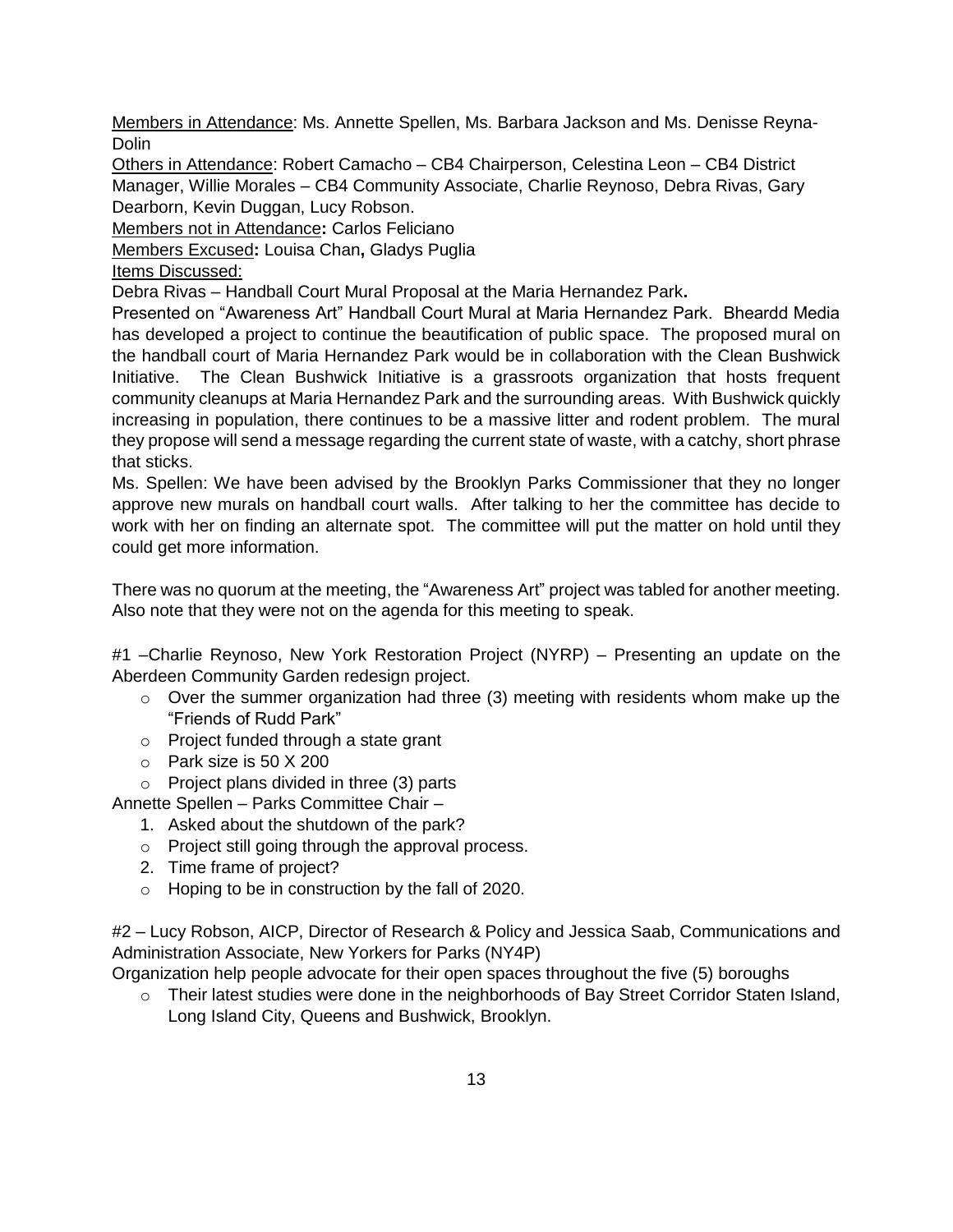For each Open Space Goal in the index, NY4P staff gathered data from publicly available sources to answer the question, "Does Bushwick meet this goal?" Please see the attachments provide, but to put it in a nutshell Bushwick didn't meet the goals in the findings.

#3 – Recommendations – The committee didn't meet quorum; however, the New York Restoration Project came to the meeting seeking support.

Motion to adjourn meeting was made Ms. Barbara Jackson and second by Ms. Annette Spellen. All members in favor. Meeting Adjourned: 6:56 pm

**Permits and Licenses Committee, (PLC),** Committee Chairperson, Melissa Carrera

Meeting: Thursday, October 24, 2019 6:00 PM, 1420 Bushwick Avenue, Suite 370, Brooklyn, NY 11207-1422

Committee Members in Attendance: Melissa Carrera – PLC Chairperson, Daniella Davi, Egaudy Gomez, Austen Martinez, Jerry Valentin, James Wiseman

Others in Attendance: Robert Camacho, Community Board 4 Chairperson**;** Celeste Leon, Community Board 4 District Manager; Willie Morales, Community Board 4 Community Associate; Gabriel Check, Myles Atherton – The Three Diamond Door, R. Callahan – Gemello & Little Starr, Dan Wilby – Brooklan, Gavin Compton & Mike Fadem – Unclegrandpa.

- 1) Liquor License Applications for Review
- i. The Three Diamond Door 211 Knickerbocker Avenue Between Troutman & Jefferson Streets Method of Operation Change and these changes are to expand:
	- o The back area and include use of a DJ, dancing.
	- o Hire a professional security team.
	- o This business has had only 1 311 complaint lodged against them due to a speaker turned the wrong way to wish it has been rectified a long time now.
	- o They also did not agree with the 12-midnight rules.

This establishment seeks approval for their hours of operation to be from Monday thru Sunday 2:00 PM to 4:00 A.M.

Committee Recommendation: Approve with no sale of liquor after midnight on Sunday, outside DJ in the backyard only until 3:00 A.M. on Saturday, no DJ on Sunday.

Jaime Wiseman – move and second by Melissa Carrera

# ii. Gemello – 321 Starr Street Store K Between Cypress & St. Nicholas Avenues – Corporate Change Liquor, Wine, Beer & Cider restaurant/bar.

 $\circ$  Corporate change is really that a new ownership is taking over and currently making modification to location for their opening day.

Establishment seeks approval for their hours of operation to be from Monday thru Friday from 5:00 PM to 4:00 AM, Saturday, 11:00 AM to 4:00 AM, and Sunday from 11:00 AM to 12 midnight. They also agree with the 12-midnight rules.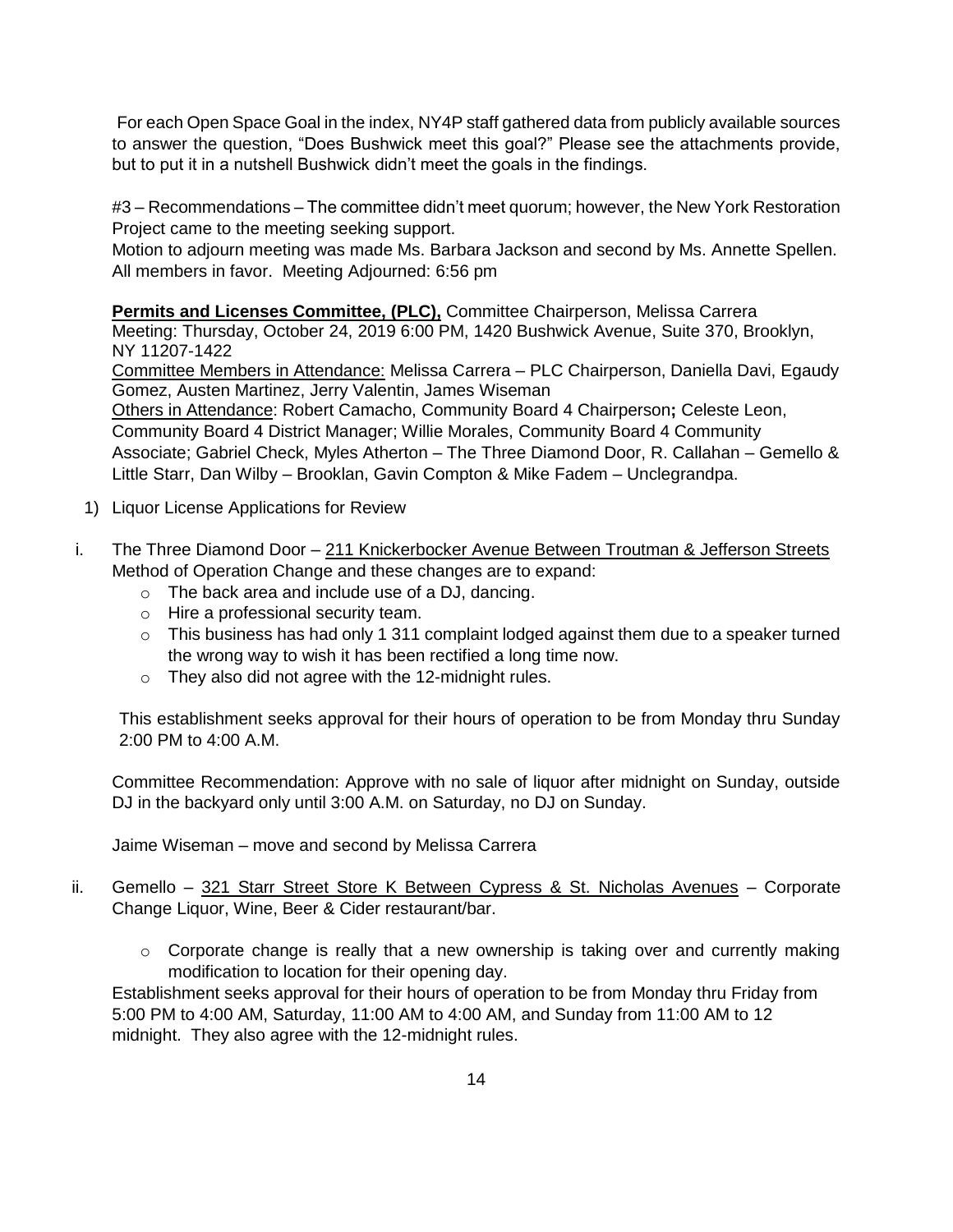Committee Recommendation: Approve with no sale of liquor after midnight on Sunday.

Melissa Carrera – move and second by Jerry Valentin

- iii. Teo 321 Starr Street Retail D Between Cypress & St. Nicholas Avenues Corporate Change Liquor, Wine, Beer & Cider restaurant/bar.
	- $\circ$  Corporate change is really that a new ownership is taking over and currently making modification to location for their opening day. Establishment seeks approval for their hours of operation to be from Monday thru Friday 5:00 PM to 4:00 AM, Saturday, 11:00 AM to 4:00 AM, and Sunday from 11:00 AM to 12 midnight.
	- o They also agree with the 12-midnight rule.

Committee Recommendation: Approve with no sale of liquor after midnight on Sunday.

Melissa Carrera – move and second by Jerry Valentin

iv. Brooklan – (Formerly D. Wilby on Behalf of Entity to be determined) 45 Irving Avenue Corner Troutman Street – New Liquor, Wine, Beer & Cider license applicant in E-sports/gaming venue & American Pub.

Establishment targeted age range is from 24 to 35 but knowing the venue that it's going to be and a first in the district of Bushwick (E-sports/gaming location) this more than likely will also attract a much younger crowd, this very concern has raised eye brows among the Permits & Licenses committee members,

- "When will the program end and the liquor starts being served?" the establishment goal is to start serving from 11:00 AM.
- Hours of operation not clear yet.
- Establishment targeted opening date is set for either in February or March of 2020

Committee Recommendation: Approve with no sale of liquor after midnight on Sunday.

Jaime Wiseman – move and the entire committee second

v. Unclegrandpa – 346 Himrod Street Between Wyckoff & Irving Avenue

Committee Recommendation: Out of the respect to the CB 4, this business came in but was not required to come in because their Sidewalk Café renewal to the SLA was sent by the SLA as a new request when this business has already been operating with their sidewalk café for a few years now.

Old Business

- Celeste Leon CB 4 District Manager Stated that by the end of the year a list is going to be made where Bushwick is going to be broken down into sections, just like the 83<sup>rd</sup> Precinct does with their NCO Police Officers. Vitalized the different sections where it would be mapped off area where certain hours would be more appropriate based on the contacts that around them.
- Austen Martinez Issued a concern for food trucks on Wyckoff Avenue.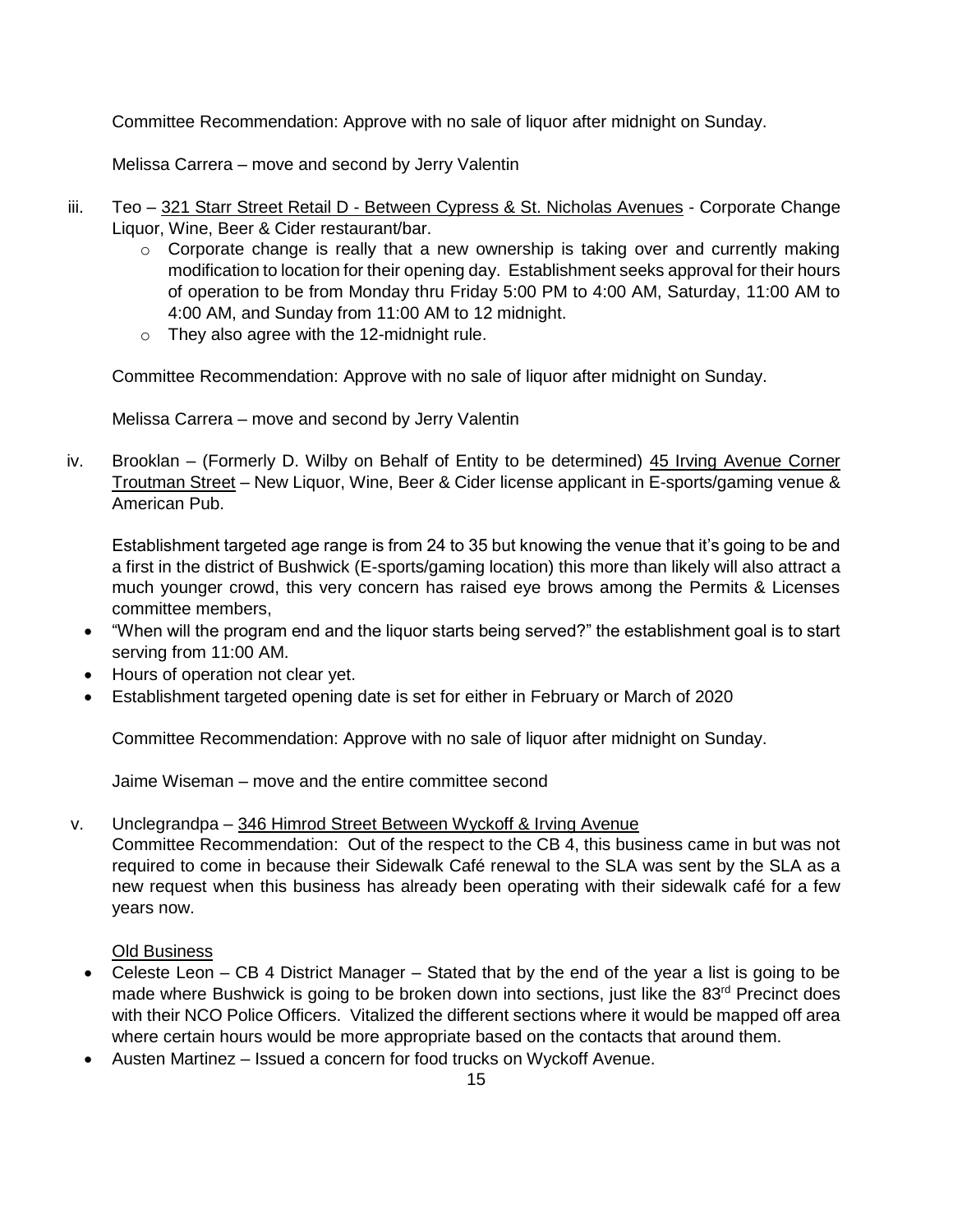- $\circ$  Jaime Wiseman stated that people are often at any location illegally and the important question is if they are following the law? Are the generators too loud?
- $\circ$  Robert Camacho CB 4 Chairperson asked if people are getting sick or are these people adhering by their licenses.

Announcements

• Celeste Leon – CB 4 District Manager informed everyone at this meeting that the monthly regular board meeting will be back at its usual meeting location at 195 Linden Street corner Wilson Avenue.

Meeting adjourned: 7:20pm

**Youth and Education Committee (YEC**), Committee Chairperson, Ms. Virgie Jones

Meeting: Monday, October 21, 2019

Location: 1420 Bushwick Avenue, Suite 370, Brooklyn, New York, NY 11207-1422

Board Members in Attendance: Ms. Virgie Jones, YEC Committee Chairperson, Mr. Christopher Graham, Ms. Tanesha Honeygan and Mr. Peter Tam

Others in Attendance: Mr. Robert Camacho, Community Board 4 Chairperson; Ms. Celestina Leon, Community Board 4 District Manager; Mrs. Sharon Fludd, Community Board 4 Principle Administrative Associate; Ms. Jelysa Roberts, Dept. of Education; Ms. Del Sledge, Community Outreach Coordinator for Powrplnt.

Members Excused: Gardea Caphart, Samy Nemir, and Acire Polight

Board Member not in Attendance: Ms. Sufia Chrowdhry; Mr. Raul Rubio and Ms. Martha Brown Items Discussed:

1) Del Sledge, Community Youth Outreach Coordinator, POWRPLNT – Introducing and presented on POWRPLNT, a free community computer lab and resources. POWRPLNT is a nonprofit organization located in Bushwick Brooklyn. *POWRPLNT* was born out of the desire to create an art space where people from all ages and backgrounds could access the opportunities of the future. *POWRPLNT* is a space where the digital arts community engages the next generation of creators. It functions as gallery space, community computer lab and an environment where people from all backgrounds may learn the skills necessary to express themselves creatively in today's networks. They also offer digital arts workshops that are donation based for adults and free for high school students.

*POWRPLNT* offers teens interest-driven workshops in subjects like music, digital art and fashion. *POWRPLNT* is a Brooklyn-based computer lab and co-working space which offers digital art education, workshops and resources to community members. All workshops are free for teen. They are committed to fostering a creative space to support positive youth development. They advocate that access to technology is a right, not a privilege.

Libraries only allow 20 minutes to use their computers. At their shop students can use the computers much longer.

Printing for students is free and 25 cents per page for adults. Scanning is free.

Youth can enjoy benefits at POWRPLNT for FREE!

- Access to Youth Co-working Space
- Digital Arts Workshops
- Print & Scan Documents
- Software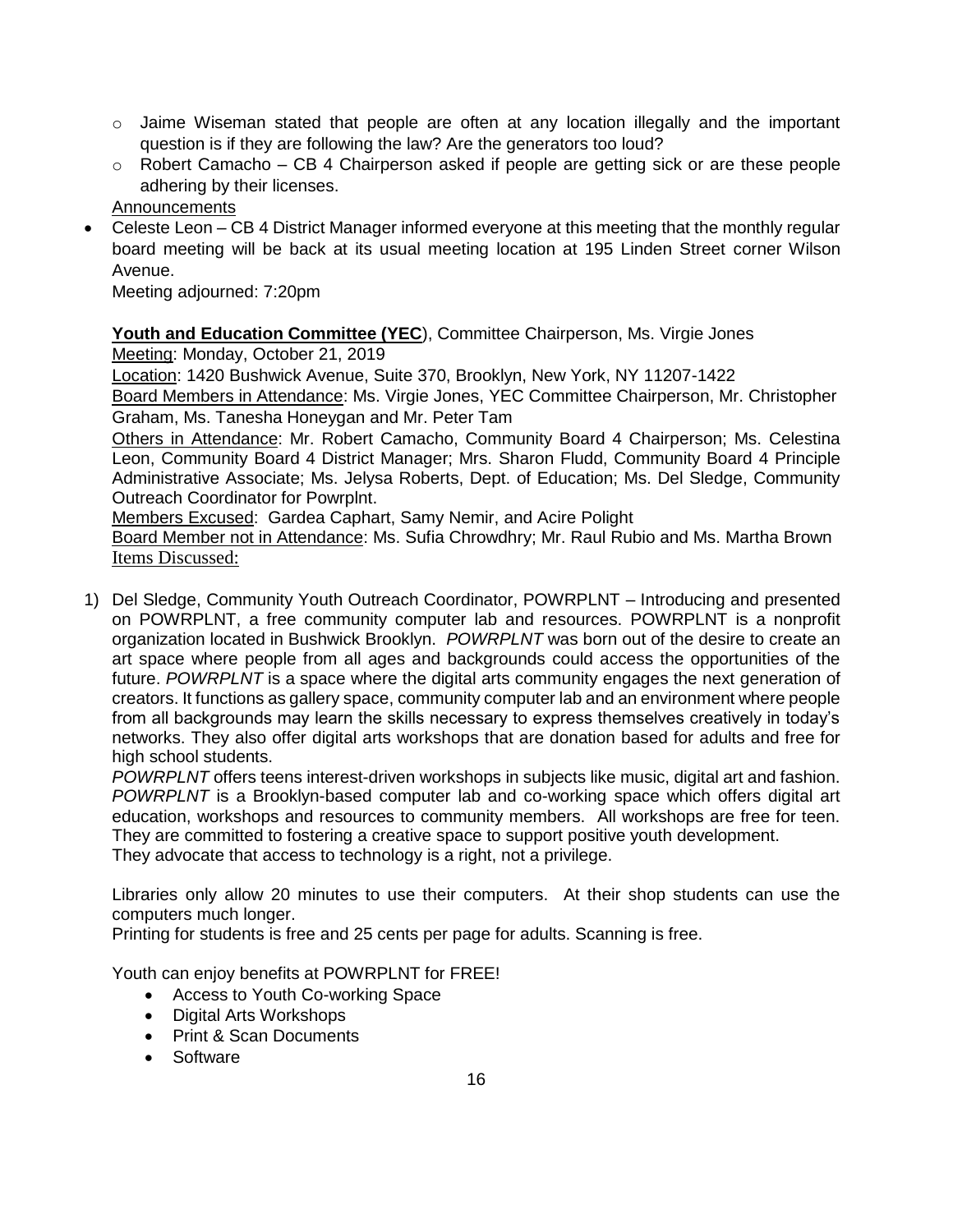- College and Career Readiness
- Job Search Information
- Research and Writing Resources
- Online Tutoring & Test Prep
- Assistance with Academic Assignments

Location: 562 Evergreen Avenue, corner of Putnam Avenue and Evergreen Avenue, Brooklyn, NY 11221, Phone #: 347-927-8661

Open Computer Lab Hours: Tuesday - Thursday: 3pm to 6pm Workshops are held 6pm to 8pm in the evening.

POWRPLT relies on the generous support of donors and volunteers to keep their community computer lab open and their workshop running.

Ms. Jones feels that the program is one of the best things that has happened in Bushwick.

Ms. Sledge is asking for the Community Board's support.

Space is also available to rent - Go to website: [www.powrplnt.org](http://www.powrplnt.org/)

Mr. Camacho asked how big the space is. The space is small. Ms. Sledge will get back to him on the size.

Ms. Tanesha Honeygan: Are you extending the hours?

Ms. Sledge: Right now, the hours are 3-6pm. They are waiting to see what the community's response will be. They are thinking about Friday and /or Saturday. Will know more in the future. Mr. Camacho: How many kids attend now?

Ms. Del Sledge: It varies from week to week, I see from as low as 7 to a high of 12 in a room at a time.

Ms. Jones: Are you more geared towards H.S., Middle School or Elementary students?

Ms. Sledge: Looking more for H.S and middle school students. We are not really set up to take 1<sup>st</sup> graders, 2<sup>nd</sup> graders students to manage that group. However, they have been encouraging parents to come in and work with their children. They would like to see more High School students take the media arts workshop and middle school students.

Ms. Leon: Are their certificates offered?

Ms. Sledge: At present, no. However, that is something that is being talked about giving certificates after the workshop in the future.

At present we are doing a monthly drawing. So, if you come in during the month you get a ticket and the ticket goes in the valid box. There is a drawing and a price is given for coming in and being part of the community lab. Games, T shirts and gift cards are given out as a prize. If you bring a friend who has never been there before they get another ticket.

Ms. Jones mentioned that Mr. Philip Thomas Jr., from Prep for Prep who is one the agenda is not present for his presentation.

Ms. Jelysa Roberts from the Department of Education is present, and Ms. Jones asked if she would give a brief presentation.

Ms. Roberts is with student enrollment at the Dept. of Education with Pre-K (3-year-old) and 3-K (4-year-old).

Ms. Roberts started working at DOE in August 2019.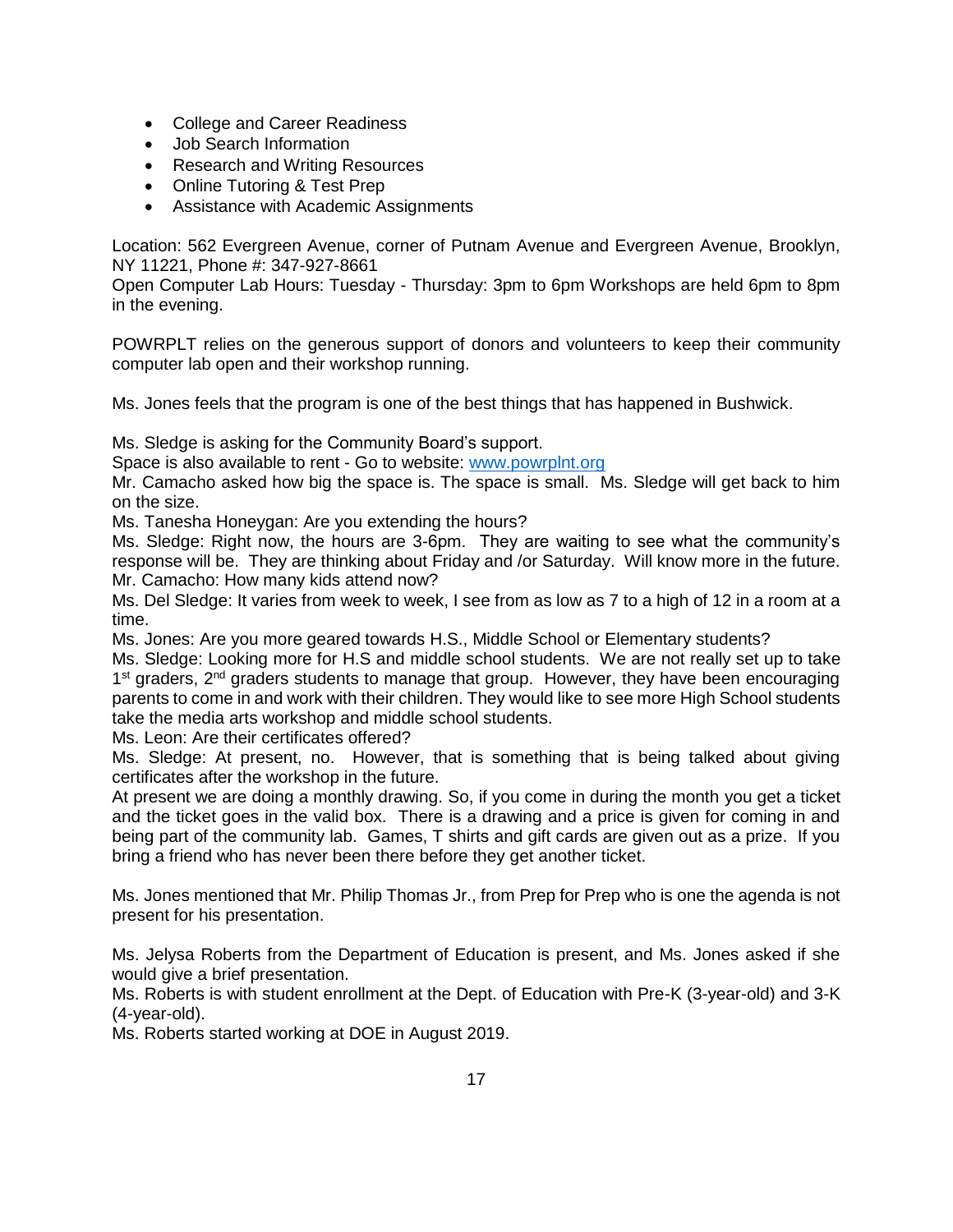Both programs are FREE for kids. For families with children born in 2017 they can apply to 3-K starting in February 2020. For families with children born in 2016 it is not too late however they can visit MYSchools to learn more about the program and to see if seats are still available. 3-K and Pre-K are not mandated.

Ms. Jones: Percentage wise can you tell us how many kids approximately are enrolled in district 32 Pre-K?

Ms. Roberts: No, but I can get that information to you.

Ms. Jones is trying to see how many parents are taking advantage of Pre-K.

Ms. Leon: How many seats are full? Broken down in schools.

Ms. Roberts: Seats are very low because parents need it and because you don't have to live in the district to get a seat. Parents will travel so that their child can get a seat.

Parents can register their children online at [www.nyc.gov/prek](http://www.nyc.gov/prek) or [www.nyc.gov/3k or call 311,](http://www.nyc.gov/3k%20or%20call%20311) or text "3k" to 877-877 or text "PreK" to 877-877

Old Business:

October 31, the updated CEC list of schools and contact information in District 32 should be available.

New Business:

Board Member Yearbook

Next meeting – Monday, December 23, 2019, 6pm

Recommendation:

Motion made by Ms. Virgie Jones to have Ms. Del Sledge, POWRPLNT to come before the full board November 20, 2019, 6PM to present.

Motion second by Mr. Christopher Graham.

Announcements:

The Association of Black Educators of New York had their general membership meeting on Sunday, October 20, 2019. Topic: Civic Engagement, Political Knowledge and Action"

Their fall conference will be held Saturday, November 9, 2019, 9am to 3pm. Topic: Cultivating Voices of Empowerment, Advocacy and Social Justice in Education.

The Honorable Senator Brain A. Benjamin will be the Keynote Speaker.

Ms. Virgie Jones motion to adjourn the meeting and was second by Ms. Tanesha Honeygan Meeting adjourned: 7:01PM

### **Recommendations**:

- 1) Chairperson, Robert Camacho received an anonymous letter asking what is happening to the affordable house at the Rheingold site, that the Community Board along with Diana Reyna gave two CBO's (Community Based Organizations) approximately 5 years ago? After receiving the letter Mr. Camacho did research and found out that the two CBO's are under litigation. The Community Broad approved of 83 deeply affordable housing units for seniors. The chairperson would like for the HLU committee to call in the two CBO's to find out what has happened. The two Community Based Organizations can be called in together or separately.
- 2) HLU (Housing and land Use Committee) recommendation to approve the Ulmer Brewery proposal, with the following conditions/stipulations.
	- The property owner and development team create and implement community engagement plan to inform the neighborhood of the proposed work.
	- They conduct a meaningful workforce development process and hire locally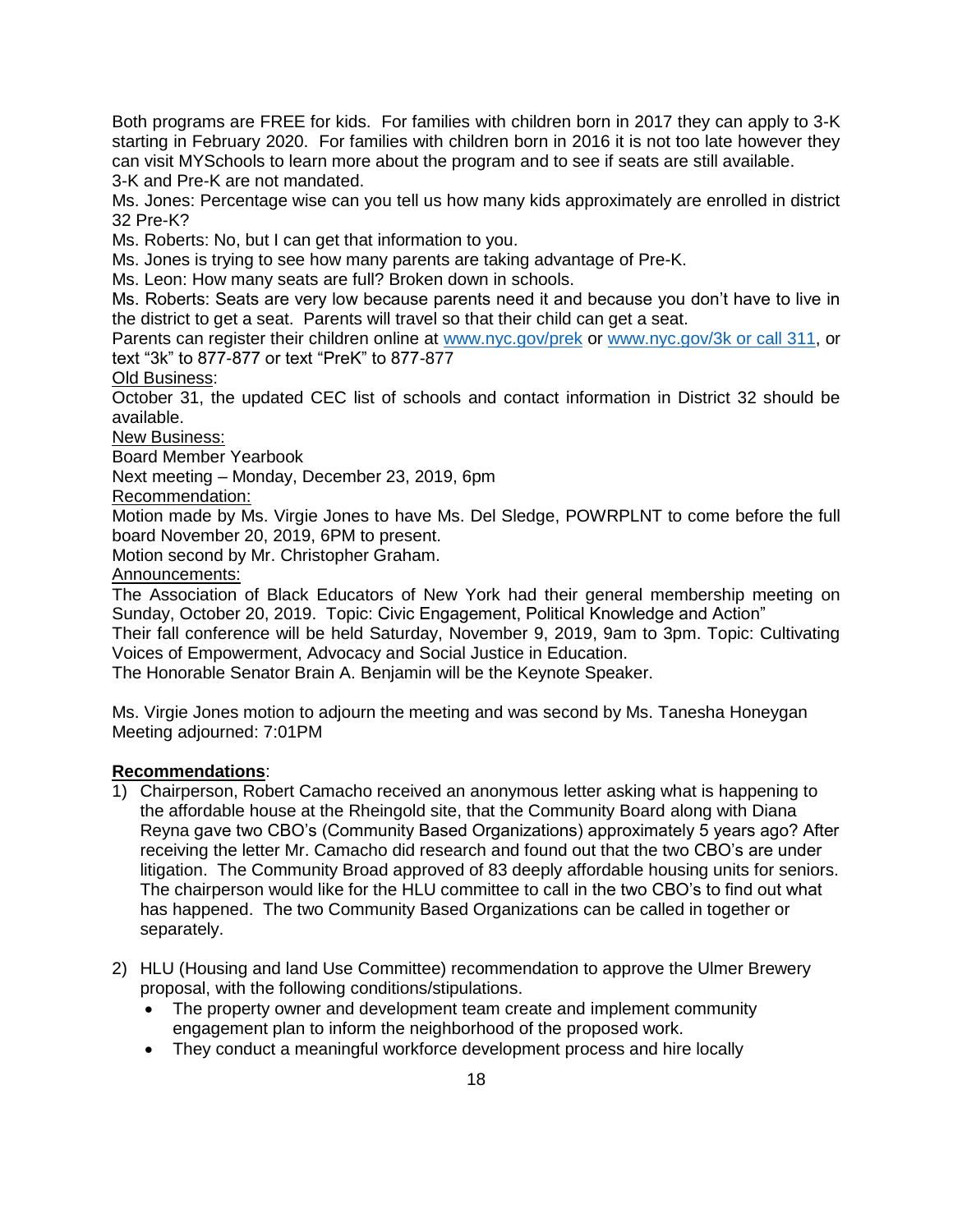• They adhere to MWBE compliance, and

• In good faith commit to bringing in non-profit tenants Approve - 27 board members Opposed – 2 board members Abstained – 4 board members Recused – 1 board member

- 3) PLC (Permit and Licenses Committee) recommendations
	- a) Three Diamond Door 211 Knickerbocker Avenue: The Three Diamond Door asked for a change to their method of operation. Approve with no sale of liquor after midnight on Sunday, no outside DJ in backyard and no DJ on Sundays. The establishment did not agree to the committee's recommendations. Mr. Robert Camacho motioned not to give them the board's approval, the motion was second by Ms. Martha Brown. Motion moved. All board members were in favor.
	- b) Gemello 321 Starr Street, Store K and Teo 321 Starr Street, Retail D: corporate change liquor, wine, beer and cedar. Seek approval for their hours of operation to be from Monday thru Friday from 5:00 PM to 4:00 AM, Saturday, 11:00 AM to 4:00 AM, and Sunday from 11:00 AM to 12 midnight. They also agree with the 12-midnight rules. Committee Recommendation for both: Approve with no sale of liquor after midnight on Sunday.

 Motion to put both establishments together for a vote was made by Tanesha Honeygan and second by Egaudy Gomez. All members were in favor.

 Motion to support the committee's recommendation was made by Tanesha Honeygan and second by Joshua Brown.

 District Manager: Roll call vote: 14 yes, 8 no, 9 abstain, 1 recused. Motion does not carry. This vote says that the committee's yes with stipulations was not approved, therefore, they can continue to operate with the current license that they already had when they registered for their license. The board can weigh in again when they come up for renewal.

Mr. James Wiseman: You guys just voted my place out. I do not know why we did this. For the record, by not withstanding the vote these establishment will comply with the stipulations, both K and D, I know this because I control it. So even though I am not mandated to do so, I am letting you know in this forum that I will do that, and when I come up for renewal, maybe the board will vote for me.

Tanesha Honeygan: Since there was so much confusion, the next time can we just have what the current hours are, and then what the new hours are, and just an explanation that the license still stays and what the changes are?

Ms. Jo-Ena Bennett: In the future can you put what the cross streets are in the report so that we can know if the establishment is in a residential area? This information would affect my vote, because I want to think about my neighbors.

c) Brooklan (formerly D. Wilby on behalf of Entity) 45 Irving Avenue, corner of Troutman Street. Converting from manufacturing to commercial. Requesting new liquor, wine, beer and cider license applicant in e-sport/gaming venue & American Pub type establishment.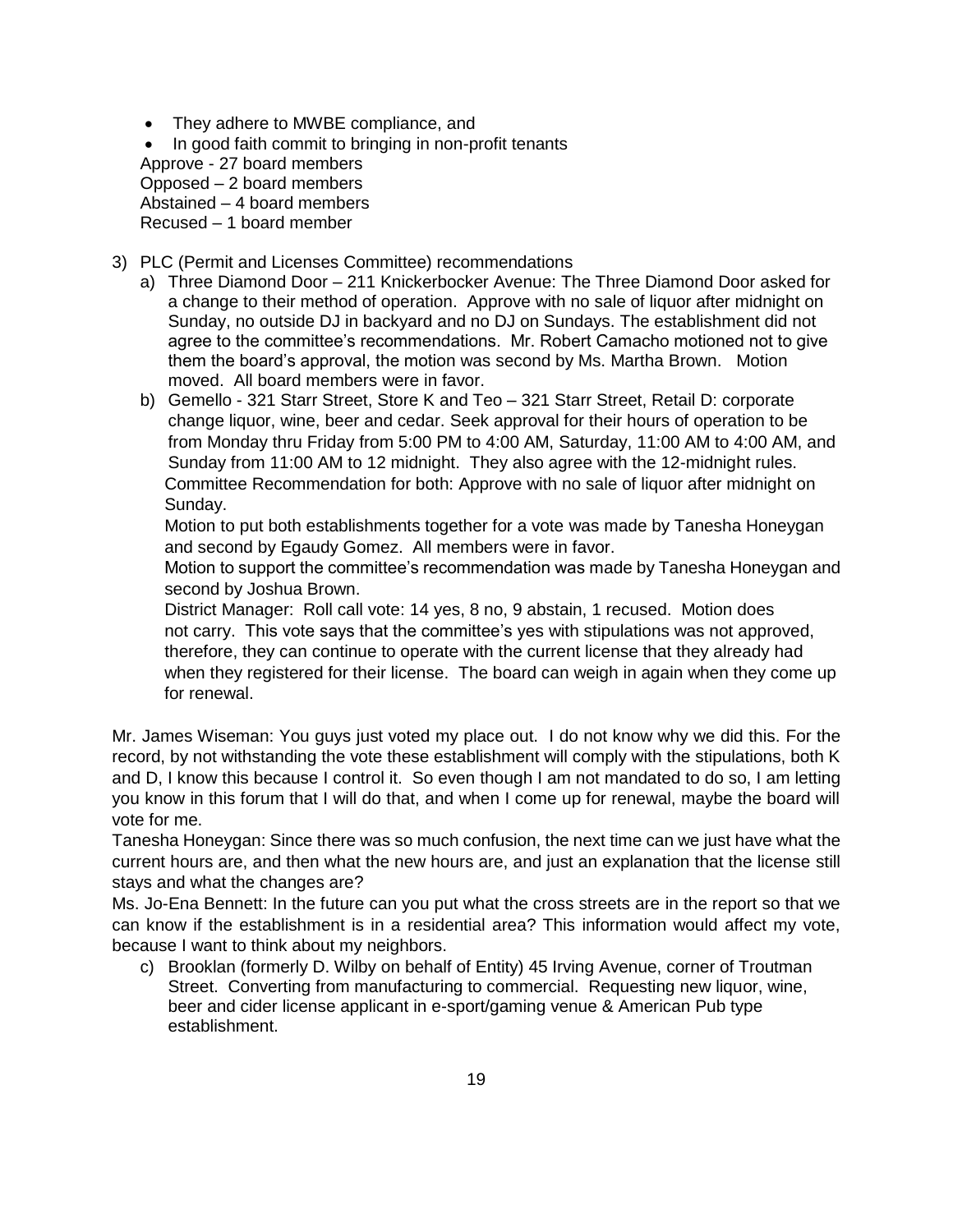The District Manager request that the board table this application until next month due to the report does not reflect what was discussed at the PLC meeting. Motion was made by Martha Brown second by Ms. Annette Spellen.

#### **Old Business:**

Robert Camacho – A gentleman that volunteered for 9 years at Wyckoff Height Hospital and he has been given a permanent position at the hospital for doing the same work. The hospital has hired others but has not hired him. He is 61 years of age. The job is pastoral care. Mr. Camacho would like for the District manager to call the CEO of Wyckoff Hospital to find out what is going on.

#### **New Business:**

Samy Nemir Olivares: East Harlem Community Board is putting out a resolution in support of strengthen Universal relationship between the police and street vendors, and the Community Board supporting new guidelines in how to treat street vendors as well as immigrates.

#### **Announcements:**

Karen Cherry: "PULSE" Darma V. Diaz along with Assembly Member Erik M. Dilan, Sisterhood Breast Cancer Awareness. FREE Mammogram. No need for insurance. Join us Saturday, November 23<sup>rd</sup> from 9:00am to 5:00pm. At YMCA 570 Jamaica Avenue, Brooklyn, NY 11208 You must register to assure a time slot. Call 929-324-0609 / 718-386-4576 Mammogram services provided by American-Italian Cancer Foundation.

Assembly Member Erik Martin Dilan: FREE Civil Legal Services Coming to you! December 3, 2019, 10:00am to 3:00pm. 366 Cornelia Street, Brooklyn, NY 11237. The Mobile Legal Help Center provides free civil (non-criminal) legal services for people who cannot afford an attorney. The van brings lawyers to your neighborhood, where you can meet confidentially with a lawyer in private meeting rooms. To make an appointment call your Assembly Member's office at 718-386-4576 (Erik M. Dilan)

Toni Diggs, Wednesday, November 27<sup>th</sup>, 4:00pm to 9:00pm - 2<sup>nd</sup> Annual Give Back Dinner. FREE! Broadway and Kosciusko Street

Come spend Martin Luther King (MLK) Day with AHRC NYC & other community members working to combat hunger. An opportunity to help those in need, give back to the community and get involved with other organizations working to make a difference. January 20, 2020, 10am to 2pm, 522 Bushwick Avenue, Brooklyn, NY. All families are welcomed! RSVP to: [MLKday@ahrcnyc.org](mailto:MLKday@ahrcnyc.org)

Ramon Pebenito, Representing Senator Julia Salazar: Tuesday, December 3<sup>rd</sup>, informational workshop on a new law that will take effect December 15, which is the "Green Light Bill". This bill says that no mater what your immigration status is, you have the right to apply for a New York Driver's License. This bill will have the support from the Mexican and Ecuadorian Consulate. This workshop will let you know what you need to apply.

Latinos Americanos Unidos, 218 Wyckoff Avenue, Brooklyn, NY 11237, 6:00pm. Call for more information at 833-457-2121.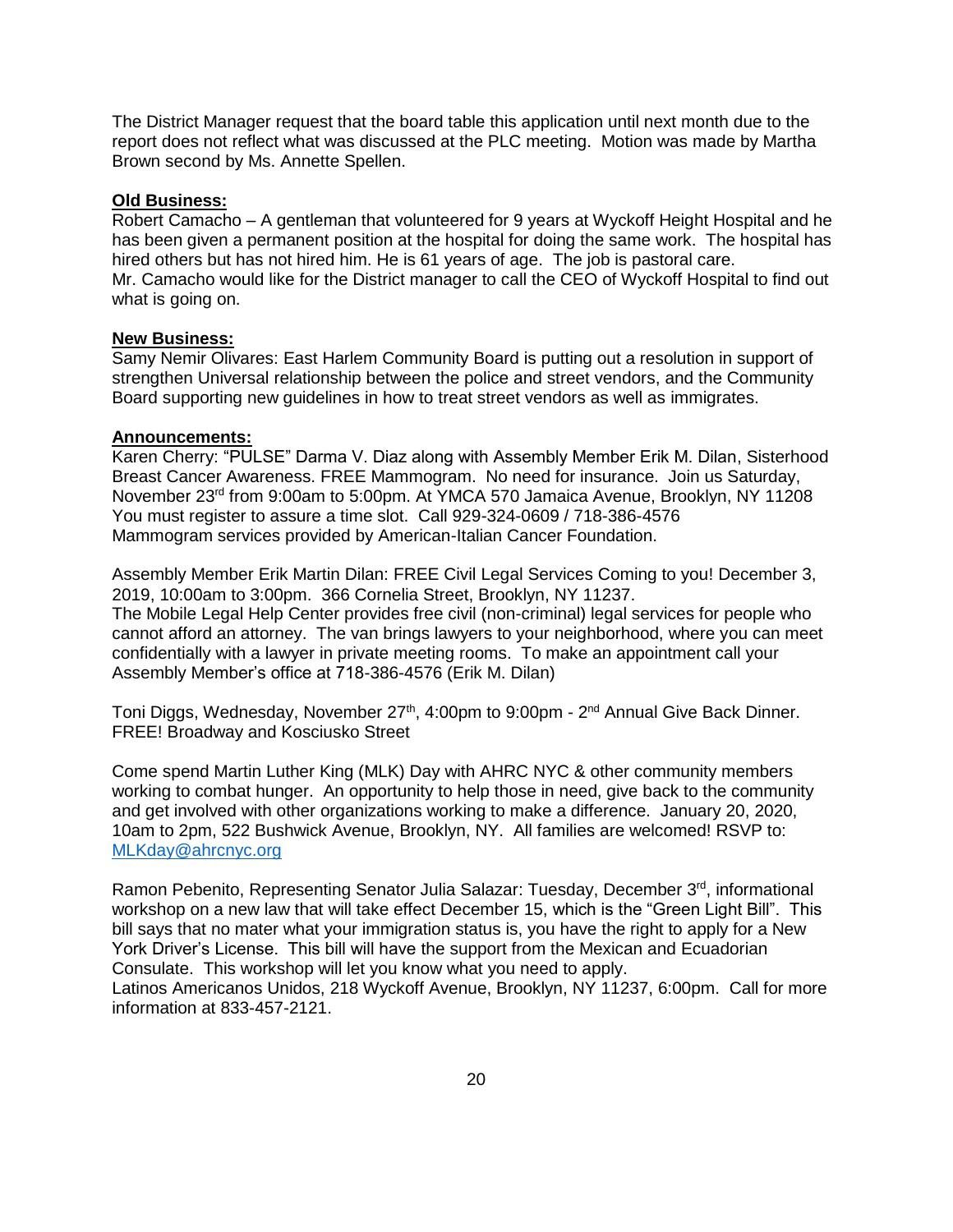North Brooklyn Coalition: Supporting victims of domestic violence and sexual violence with Case Management, Legal and criminal justice advocacy, support groups, therapy, community outreach and educational services

Anyone can be a victim of domestic violence and it is not always physical.

Sexual Violence: Have you experienced a non-consensual sexual encounter or attempt, or unwanted sexual contact or threats?

If you answer yes to any of these questions you are not alone. For help please call 718-302- 4073 or email [help@northbrooklyncoalition.org](mailto:help@northbrooklyncoalition.org)

NYC Department of Buildings: Construction in my Neighborhood – The DOB has several resources that allow you to tract construction in your neighborhood:

- Building on my block
- Real Time major construction map
- Building information System (BIS)
- Zoning Diagrams

You can report illegal /unsafe construction work and improper building use by calling 311 or visiting 311ONLINE

Phone – Call 311. For the hearing impaired, the TTY number is 212-504-4115 Online: 311ONLINE (nyc.gov/311)

After obtaining a complaint number, share the complaint number with your local Community Board and/or City Council Member. To find your local Community Board contact the Mayor's Community Affairs Unit 9nyc.gov/consumers). To contact your City Council member, visit the New York City Council Member page (council.nyc.gov).

After you file a complaint and receive a service complaint number by calling 311 or using 311ONLINE, you will be able to check the status of these complaints' using the SR number through 311ONLINE.

To get more information go to nyc.gov/buildings

NYC Buildings – Homeowners Night every Tuesday, 4:00pm to 4:00pm.

If you are a homeowner, tenant, small business owner or building manager, you are encouraged to visit your local borough office.

Brooklyn Borough Office, 280 Joralemon Street, 8<sup>th</sup> Floor, Brooklyn, NY 11201.

Learn how to plan for a home renovation or construction project, address an open violation on your property, obtain more info and records about a property and Use their online resources including DOB NOW and the Buildings Information System (BIS) No appointment is needed.

Fire Safety Essentials: Protect your home, protect your family and protect one Brooklyn:

- $\checkmark$  Smoke Alarm Install smoke alarms on every floor and within 15 feet of all sleeping areas.
- $\checkmark$  Cooking Stay in the kitchen while cooking and limit distractions
- $\checkmark$  Candles Never leave burning candles unattended; extinguish them before leaving the room
- $\checkmark$  Electrical Protect electrical cords from damage. Do NOT use appliances with damaged or frayed electrical cords
- $\checkmark$  Safety Plan Make a fire escape plan and practice it; make sure the plan includes two means of exit, not including an elevator. Close door when leaving, call 911 from a safe location and do NOT attempt to fight a fire alone.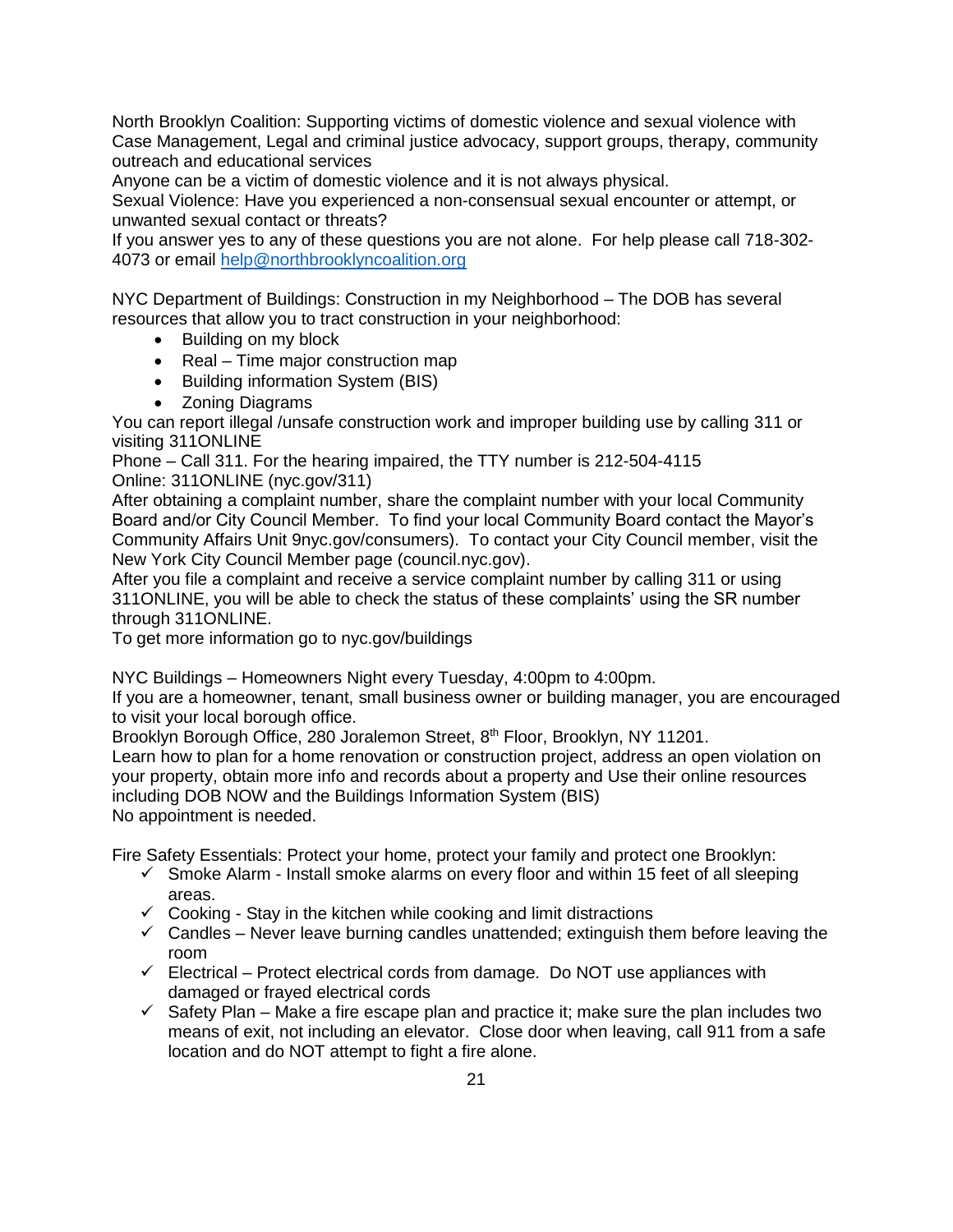Joshua Brown: Homeowner Deed Fraud Workshop – Protect your home, protect our senior citizens, valuable information on fraudulent speculators. November 21, 2019, 6:30pm to 8:00pm.

RSVP at 917-410-2861. Eventbrite.com; [puchforwardrealty@gmeail.com](mailto:puchforwardrealty@gmeail.com) Brooklyn Commons, 7 Marcus Garvey Boulevard, 4<sup>th</sup> floor.

You are cordially invited to join The Office of the Brooklyn Borough President for the annual Christmas Tree Lighting. Wednesday, December 11, 2019, 5:30pm to 6:00pm. Brooklyn Borough Hall Plaza, 2019 Joralemon Street, Brooklyn, NY 11201. Musical Entertainment. For more information, please call 718-802-3700, [www.Brooklyn-usa.org](http://www.brooklyn-usa.org/)

Capital Funding – Non-Profit Organization to learn how to apply for fiscal year 2021 Capital Funding. Tuesday, December 10, 2019, 2pm to 4pm. Brooklyn Borough Hall, Community Room. Learn about project eligibility and the application process. RSVP: [www.Brooklyn-USA.org/nonprofitcapital](http://www.brooklyn-usa.org/nonprofitcapital) 

Eric L. Adams, Brooklyn Borough President: Tree of Angels Inc., 2<sup>nd</sup> Annual Tree of Angels Tree Lighting Ceremony. Thursday, December 5, 2019, 6:00pm to 9:00pm, Brooklyn Borough Hall, 209 Joralemon Street, Brooklyn, NY 11201. For more information contact: 718-812-5919 or email: [hhthtreeofangels1@gmail.com](mailto:hhthtreeofangels1@gmail.com)

BP Eric L. Adams invites you to meet, "The Doctor who saved my life". Do you have heart disease, pre-diabetic, or type 2 diabetes? Monday, December 16, 2019, 6pm. Brooklyn Borough Hall, Courtroom.

December 23, 2019 - Power / Politics: Ask Eric Adams, Brooklyn Borough President, every 2<sup>nd</sup> Monday of every month. 5:30 -6:30pm, 718-861-6827, NEWS 12

Don't Be a Victim! Never Leave Your Personal Property Unattended. Assertive police strategies have cut crime dramatically making New York the safest large city in the nation. You can help the NYPD keep New York City safe by following these simple tips:

- $\ddot{\bullet}$  Be alert and aware of your surroundings always. Criminals often target people who are distracted.
- $\downarrow$  When in a bar or restaurant, don not leave your handbag over the back of your chair, on a stool or on the floor.
- White headsets are a dead giveaway. Protect your musical device by keeping it out of sight and changing the headset color.
- $\downarrow$  Hold on to your cell phone and keep it secured out of sight when not in use.
- $\ddot{\phantom{1}}$  Carry your wallet in the breast pocket of your jacket or in your side pocket of your jacket or in your side pants pocket. NEVER in the rear pants pocket which is one of the easiest to pick.
- $\downarrow$  Carry your purse close to your body. NEVER wrap the strap around your body.
- $\ddot{\bullet}$  Don't leave belongings such as bags and laptops computer unattended.
- $\ddot{\phantom{1}}$  Carry only the amount of cash or number of credit cards necessary to make purchased for the day.